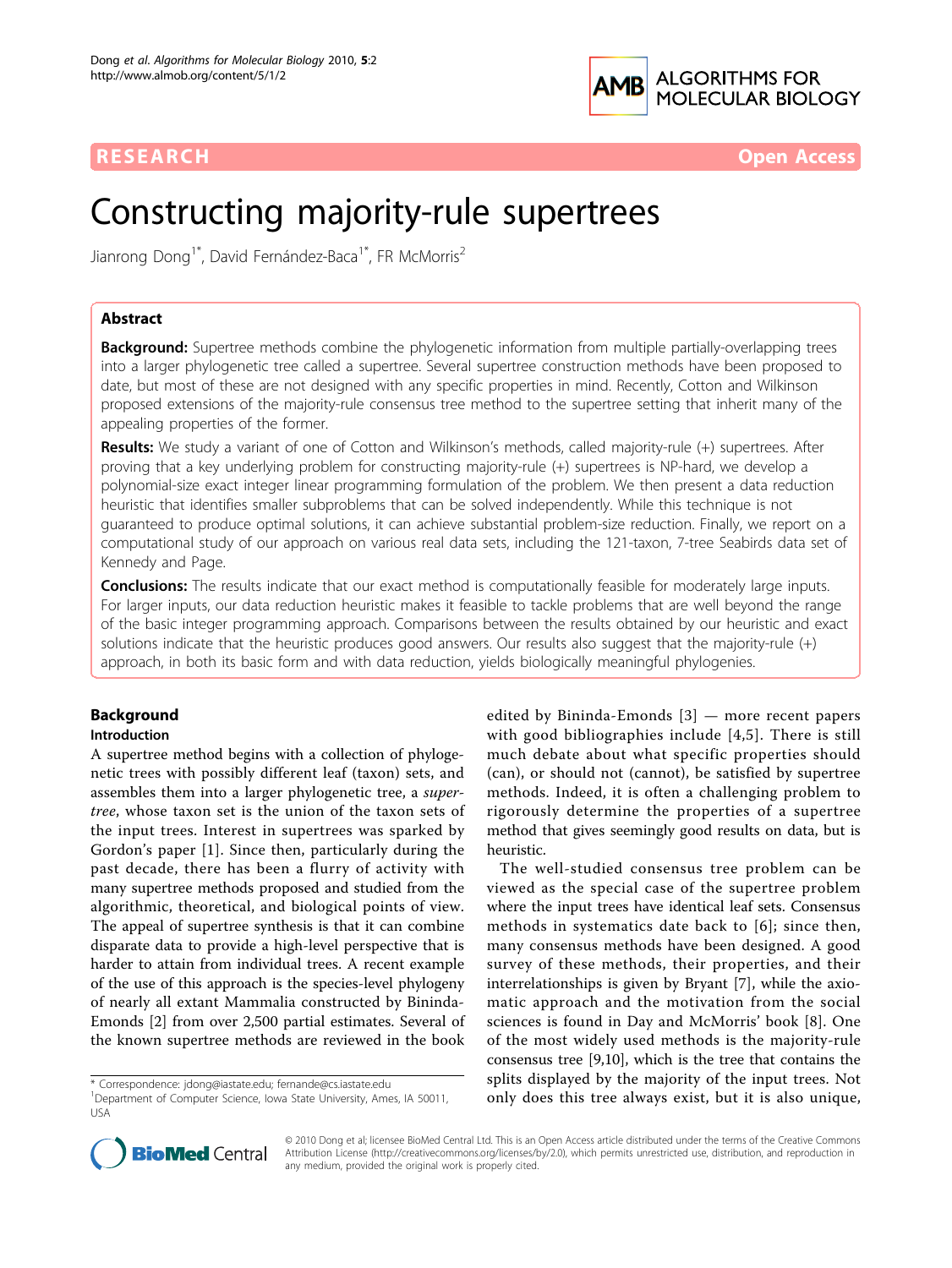can be efficiently constructed [\[11](#page-14-0)], and has the property of being a median tree relative to the symmetric-difference distance (also known as the Robinson-Foulds distance [\[12](#page-14-0),[13\]](#page-14-0)). That is, the majority-rule consensus tree is a tree whose total Robinson-Foulds distance to the input trees is minimum.

The appealing qualities of the majority-rule consensus method have made it attractive to try to extend the method to the supertree setting, while retaining as many of its good characteristics as possible. Cotton and Wilkinson [[14](#page-14-0)] were able to define two such extensions (despite some doubts about whether such an extension was possible [[15\]](#page-14-0)) and at least two additional ones have been studied since [\[16](#page-14-0)]. Here we study one of the latter variants, called graft-refine majority-rule (+) supertrees in [\[16](#page-14-0)], and here simply referred to as *majority-rule*  $(+)$ supertrees. These supertrees satisfy certain desirable properties with respect to what information from the input trees, in the form of splits, is displayed by them (see the Preliminaries). The key idea in this method is to expand the input trees by grafting leaves onto them to produce trees over the same leaf set. The expansion is done so as to minimize the distance from the expanded trees to their median relative to the Robinson-Foulds distance. The supertree returned is the strict consensus of the median trees with minimum distance to the expanded input trees; these median trees are called optimal candidate supertrees.

After showing that computing an optimal candidate supertree is NP-hard, we develop a characterization of these supertrees that allows us to formulate the problem as a polynomial-size integer linear program (ILP). We then describe an implementation that enables us to solve moderately large problems exactly. We show that, in practice, the majority-rule  $(+)$  supertree can be constructed quickly once an optimal candidate supertree has been identified. Furthermore, we observe that the supertrees produced are similar to biologically reasonable trees, adding further justification to the majorityrule (+) approach.

In addition to the exact ILP formulation, we also introduce a data reduction heuristic that identifies "reducible" sets of taxa. Informally, these are taxa that are clustered in the same way by all the input trees. By restricting the original profile to the taxa in any such set, we get a "satellite profile" that can be much smaller than the original one. At the same time, the original profile can be reduced by representing all the taxa in the set by a single supertaxon. A supertree for the original profile is obtained by solving each of these supertree problems independently and combining the answers. This approach allows us to tackle supertree problems that are well beyond the limits of the basic ILP method. Thus, whereas the latter allowed us to solve instances at most 40 taxa, the former enabled us to handle the Seabirds data set of Kennedy and Page [[17\]](#page-14-0), which as 121 taxa. While the data reduction technique is not guaranteed to produce the same answers as the exact method, we present empirical evidence that it produces good results. Moreover, reducible sets often correspond to meaningful biological classification units that likely should be respected by any supertree.

We should mention that the supertree method most commonly used in practice is matrix representation with parsimony (MRP) [[18,19](#page-14-0)]. MRP first encodes the input trees as incomplete binary characters, and then builds a maximum-parsimony tree for this data. The popularity of MRP is perhaps due to the widespread acceptance of the philosophy underlying parsimony approaches and the availability of excellent parsimony software (e.g., [\[20\]](#page-14-0)). However, while parsimony is relatively easy to justify in the original tree-building problem (in which homoplasy represents additional assumptions of evolutionary changes) a justification for its use as a supertree construction method is not quite as obvious. Perhaps the main criticism of MRP, as well as other tree construction methods, is that it can produce unsupported groups [[21,22](#page-14-0)]. The provable properties of majority-rule (+) supertrees [[14,16](#page-14-0)] prevent such anomalies. There has been previous work on ILP in phylogenetics, much of it dealing with parsimony or its relative, compatibility [[23-27\]](#page-14-0). Our work uses some of these ideas (especially those of [[26\]](#page-14-0)), but the context and the objective function are quite different. In particular, the need to handle all possible expansions of the input trees necessitates the introduction of new techniques. Preliminaries

# Basic definitions and notation

Our terminology largely follows [\[28](#page-14-0)]. A phylogenetic tree is an unrooted leaf-labeled tree where every internal node has degree at least three. We will use "tree" and "phylogenetic tree" interchangeably. The leaf set of a tree T is denoted by  $\mathcal{L}(T)$ .

A *profile* is a tuple of trees  $P = (t_1, \ldots, t_k)$ . Each  $t_i$  in P is called an *input tree*. Let  $\mathcal{L}(P) = \bigcup_{i \in K} \mathcal{L}(t_i)$ , where K denotes the set  $\{1,...,k\}$ . An input tree  $t_i$  is *plenary* if  $\mathcal{L}(t_i)$ =  $\mathcal{L}(P)$ . Tree T is a supertree for profile P if  $\mathcal{L}(T) = \mathcal{L}(P)$ .

A *split* is a bipartition of a set. We write  $A|B$  to denote the split whose parts are  $A$  and  $B$ . The order here does not matter, so  $A|B$  is the same as  $B|A$ . Split  $A|B$  is *nontrivial* if each of A and B has at least two elements; otherwise it is *trivial*. Split  $A|B$  *extends* another split  $C|D$  if  $A \supseteq C$  and  $B \supseteq D$ , or  $A \supseteq D$  and  $B \supseteq C$ .

Phylogenetic tree T displays split  $A|B$  if there is an edge in T whose removal gives trees  $T_1$  and  $T_2$  such that A ⊆  $\mathcal{L}(T_1)$  and  $B \subseteq \mathcal{L}(T_2)$ . A split  $A|B$  is *full* with respect to a tree T if A ∪ B =  $\mathcal{L}(T)$ ; A|B is partial with respect to T if *A* ∪ *B* ⊂  $\mathcal{L}(T)$ . Split *A*|*B* is *plenary* with respect to a profile *P* if *A* ∪ *B* =  $\mathcal{L}(P)$ . The set of all nontrivial full splits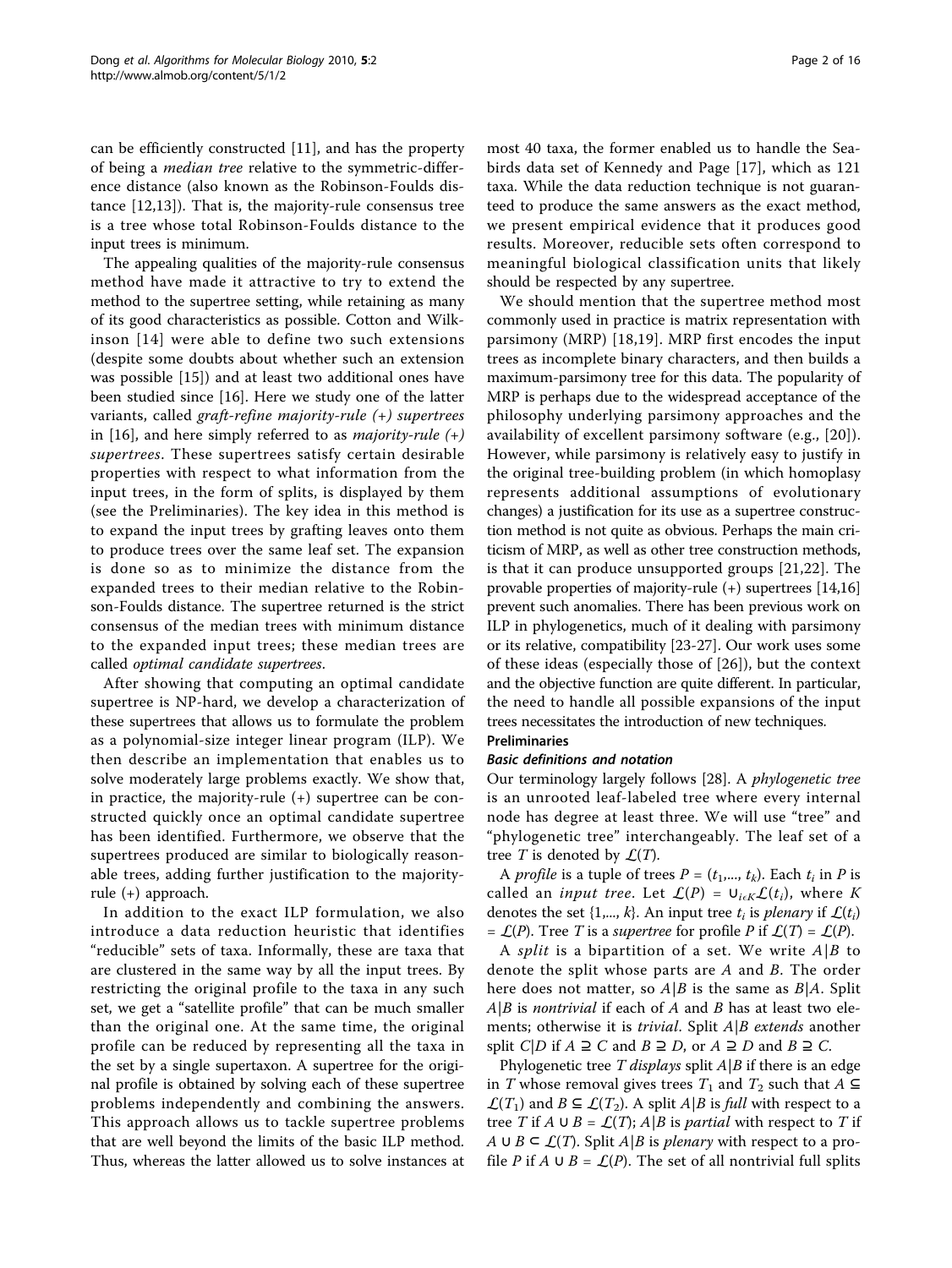displayed by T is denoted  $Spl(T)$ . It is well known that the full splits of T uniquely identify  $T$  [[\[28](#page-14-0)], p. 44]. Let S  $\subseteq L(T)$ . The *restriction of T to S*, denoted *T*|*S*, is the phylogenetic tree with leaf set S such that

$$
Spl(T|S) = \{A \cap S \mid B \cap S : A \mid B \in Spl(T) \text{ and } |A \cap S|, |B \cap S| > 1\}.
$$

Let T' be a phylogenetic tree such that  $S = \mathcal{L}(T') \subseteq \mathcal{L}$ (*T*). Then, *T* displays *T*' if Spl(*T*)  $\subseteq$  Spl(*T*|*S*).

A set of splits is *compatible* if there is a tree  $T$  that displays them all. Tree  $T$  is compatible with a set of splits  $\chi$  if there is a tree T' that displays T and  $\chi$ .

Let  $T_1$  and  $T_2$  be two phylogenetic trees over the same leaf set. The symmetric-difference distance, also known as Robinson-Foulds distance [[13](#page-14-0)], between  $T_1$  and  $T_2$ , denoted  $d(T_1, T_2)$ , is defined as

$$
d(T_1, T_2) = |Spl(T_1) \setminus Spl(T_2)) \cup (Spl(T_2) \setminus Spl(T_1)) | . (1)
$$

The *majority splits* in a profile  $P = (t_1, \ldots, t_k)$  are the splits displayed by more than  $\frac{k}{2}$  of the input trees. A majority plenary split is a plenary split that is also a majority split. Similarly, a *majority partial split* is a partial split that is also a majority split.

Rooted phylogenetic trees can be viewed as a special case of unrooted trees. That is, we can view a profile of rooted trees as unrooted trees, all of which have a common taxon called the root. Thus, in a split in a rooted tree, one of the two parts must contain the root; the part that does not contain the root is called a cluster (or clade, or monophyletic group). All of the above concepts (eg., compatibility and distance), as well as those introduced in the rest of this paper, directly apply to rooted trees. However, we shall not elaborate on this here.

To close this section, we examine the consensus problem, the special case of the supertree problem where the profile  $P = (T_1,..., T_k)$  consists of trees that have the same leaf set. The *strict consensus* of  $P$  is the tree that displays exactly the plenary splits present in every tree in the profile. The majority-rule consensus tree of P, denoted  $\text{Maj}(P)$ , is the tree that displays all the majority plenary splits in P [\[10](#page-14-0)]. For any phylogeny T with  $\mathcal{L}(T)$ =  $\mathcal{L}(P)$ , define the *distance* from T to P as dist(T, P) =  $\Sigma_{i\epsilon\mathcal{K}}d(T, T_i)$ , where d denotes the symmetric-difference distance. Any T with leaf set  $\mathcal{L}(P)$  that minimizes dist(T, P) is called a *median tree* for P. It is known that  $\text{Maj}(P)$ is a median tree for  $P$ ; indeed, it follows from [[9](#page-14-0)] that  $\text{Maj}(P)$  is the strict consensus of the median trees for P. The (median) score of P is defined as  $s(P) = \min_{T: f(T)=\Gamma}$  $_{(P)}$  dist(T, P). Thus,  $s(P) = dist(Mai(P), P)$ .

## Majority-rule (+) supertrees

Here we describe a variant (suggested by Bill Day) of one of Cotton and Wilkinson's [\[14\]](#page-14-0) extensions of majority-rule consensus to the supertree setting.

The *span* of an input tree t, denoted by  $\langle t \rangle$ , is the set of all trees on  $\mathcal{L}(P)$  that display t. The span of a profile  $P = (t_1,..., t_k)$ , denoted  $\langle P \rangle$ , is the set of all k-tuples  $R =$  $(T_1,..., T_k)$ , where  $T_i \in \langle t_i \rangle$  for each  $i \in K$ . Each  $R \in \langle P \rangle$  is called a *representative selection* for  $P$  and  $\text{Maj}(R)$  is called a candidate supertree.

An optimal representative selection is a representative selection R with minimum score  $s(R)$  over all  $R \in \langle P \rangle$ . We refer to  $\text{Maj}(R)$  as the *optimal candidate supertree* associated with R. The *majority-rule*  $(+)$  *supertree* of profile  $P$ , denoted by Maj<sup>+</sup>( $P$ ), is the strict consensus of all the optimal candidate supertrees. We have shown elsewhere [[16\]](#page-14-0) that  $\text{Maj}^{+}(P)$  satisfies the following appealing properties (originally conjectured by Cotton and Wilkinson).

 $(CW1)$  Maj<sup>+</sup>(P) displays all of the majority plenary splits in P.

 $(CW2)$  Maj<sup>+</sup>(P) is compatible with each majority partial split in P.

(CW3) Each split in Maj<sup>+</sup>( $P$ ) is compatible with a majority of the trees in P.

 $(CW4)$  Every plenary split in Maj<sup>+</sup>(P) extends at least one input tree full split.

We should note that majority-rule (+) supertrees, as defined above, do not generalize majority-rule consensus. That is, when used in the consensus setting, Maj  $^{+}(P)$  is not, in general, the same as Maj(P). Nevertheless, majority-rule (+) consensus trees have a simple characterization that yields an efficient algorithm for computing them (see Theorem 1 of the Methods).

The majority-rule (+) supertrees we study differ from other variants in the way the span of an input tree is defined. Cotton and Wilkinson originally defined the span of a tree  $t$  as the set of all plenary *binary* trees that display  $t$  [[14\]](#page-14-0). This version does not generalize majorityrule consensus and does not satisfy (CW4) [\[16\]](#page-14-0). In a more recent version, suggested by Wilkinson (personal communication), the span of  $t$  is the set of all plenary trees T such that  $T|\mathcal{L}(t) = t$ . This definition of span prohibits refinement of any original polytomies (nodes of degree at least four) in  $t$ . It can be shown that the supertree method that results from using this definition generalizes majority-rule consensus, and that it satisfies properties (CW1)-(CW4) [\[16\]](#page-14-0). Nonetheless, we have preferred Day's variant for two reasons. First, we have found it computationally easier to deal with than the others. More importantly, it can be argued that a strict generalization of majority-rule consensus might not be the ideal approach for supertree construction: In practice, one often encounters profiles where different trees "specialize" in different groups of taxa, leaving other groups largely unresolved or unrepresented. In a combined analysis, each input tree should contribute its own specialized information so that, jointly, the trees lead to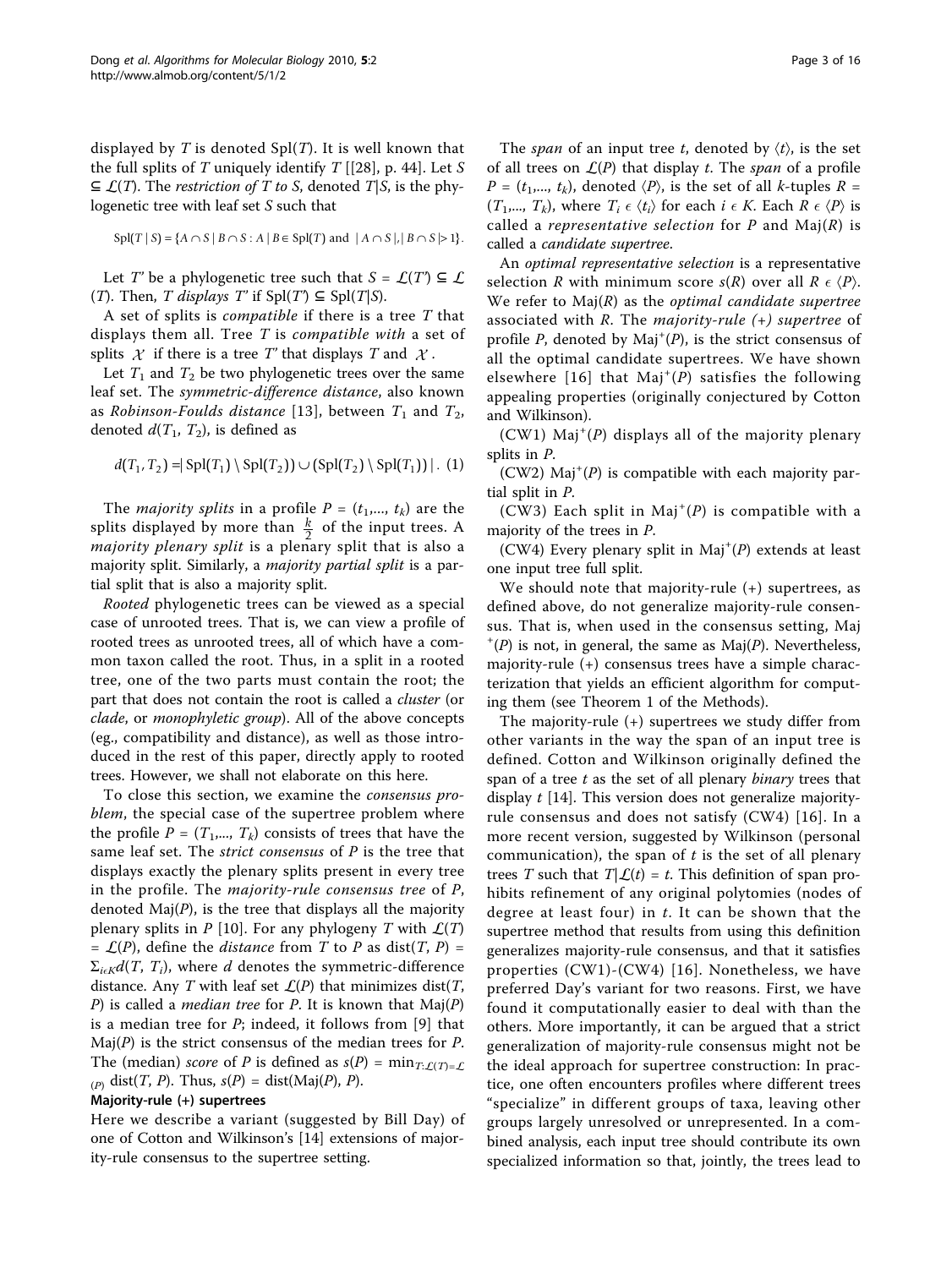a well-resolved supertree. A strict generalization of majority rule would disallow this, since the method discards minority information. In contrast, the majorityrule (+) supertrees presented here preserve this finegrained information, unless it were substantially contradicted by the remaining trees (the sense in which this is true can be gleaned from Theorem 1 of the Methods).

## Methods

## Constructing optimal candidate supertrees

We first consider the consensus version of the problem. Let  $P = (T_1,..., T_k)$  be a profile of trees over the same leaf set. Given a plenary split  $X = A|B$ , define

 $K_X(P) = \{i \in K : X \text{ is displayed by } T_i\}$ 

and

 $K_{\overline{X}}(P) = \{i \in K : X \text{ is not compatible with } T_i\}.$ 

The theorem below, proved elsewhere (Dong, Fernández-Baca, McMorris, and Powers: Majority-rule (+) consensus trees, unpublished), characterizes the majorityrule (+) consensus tree of a profile and implies that this tree can be computed in polynomial time.

**Theorem 1.** For any profile P,  $\text{Maj}^+(P)$  is precisely the tree that displays every split X such that  $| K_{\hat{X}}(P) | > | K_{\overline{X}}(P) |$ . Furthermore, Maj<sup>+</sup>(P) is an optimal candidate tree for P, as well as the strict consensus of all optimal candidate trees for P.

On the other hand, the next result suggests that finding the majority-rule (+) supertree for a profile of trees with partially overlapping leaf sets may be hard.

Theorem 2. There is no polynomial-time algorithm to construct an optimal candidate supertree unless  $P = NP$ .

Proof. We show that if there is a polynomial time algorithm to compute an optimal candidate supertree, then there exists a polynomial-time algorithm for the quartet compatibility problem, which is known to be NP-complete [[29\]](#page-14-0). The quartet compatibility problem asks whether, given a collection Q of trees on four leaves, there exists a single tree that displays them all. If the answer is "yes", we say that  $Q$  is *compatible*. Let  $Q$ be an instance of quartet compatibility. Construct a profile  $P$  that simply consists of the trees in  $Q$  in some arbitrary order. We claim that Q is compatible if and only if P has an optimal candidate supertree with a score of zero. Suppose first that  $Q$  is compatible and that  $T$  is any tree that displays each element of Q. Then, for each tree t in P,  $T \in \langle t \rangle$ , because all the splits in T must be compatible with  $t$ , so any split in  $T$  that is not in  $t$  can be added to  $t$ . Hence,  $T$  is a candidate tree for  $P$  with a score of zero, and thus  $T$  is also an optimal candidate supertree. Conversely, if  $P$  has an optimal candidate supertree with zero score, it can be seen that  $T$  displays all the quartets in  $Q$ ; i.e.,  $Q$  is compatible.

In the next sections, we show that despite the above result, moderately large majority-rule (+) supertree problems can be solved using integer linear programming. For this, we need to address a potential complication: Since the definition of  $\langle t \rangle$  allows refinement of multifurcations in t, a tree  $T \in \langle t \rangle$  can contain many more nontrivial splits than t; indeed, we cannot predetermine the number of nontrivial splits T will contain. We circumvent this potential problem by defining a restricted version of the span.

Given an input tree  $t$  in a profile  $P$ , the *restricted span* of t, denoted  $\langle t \rangle_r$  is the set of all plenary trees T such that every nontrivial split in  $T$  extends a distinct nontrivial split in t. Thus,  $|Spl(T)| = |Spl(t)|$ . Note that T is obtained from  $t$  by filling in each of  $t$ 's splits, by adding zero or more taxa to each part, to make them plenary splits in such a way that the resulting splits are compatible. Note also that  $\langle t \rangle_r \subseteq \langle t \rangle$ . The *restricted span* of a profile  $P = (t_1,..., t_k)$ , denoted  $\langle P \rangle_r$  is the set of all  $R =$  $(T_1,..., T_k)$  for P such that  $T_i \in \langle t \rangle_r$  for each  $i \in K$ . Each R  $\epsilon \langle P \rangle_r$  is called a *restricted representative selection* for P. Since  $\langle P \rangle_r \subseteq \langle P \rangle$ , the restricted span represents an intermediate level between the input profile and the original definition of span. The restricted span is more manageable than the original span because it does not allow any refinement of input trees. In the rest of this section, we will show how to obtain majority-rule (+) supertrees directly from the restricted span.

Before presenting the first of the two main results of this section, we need to introduce some new concepts. An optimal candidate supertree  $T$  for a profile  $P$  is *minimal* if contracting any edge in  $T$  yields a tree that is not an optimal candidate supertree. Let  $R = (T_1, ..., T_k)$ and  $R' = (T'_1, ..., T'_k)$  be two representative selections for a profile P. We say that R displays R' if  $T_i$  displays  $T'_i$ for every  $i \in K$ . Theorem 1 motivates the next definition. The *completion* of a representative selection  $R = (T_1,...,T_n)$  $T_k$ ) for a profile P is the representative selection  $\hat{R} = (\hat{T}_1, ..., \hat{T}_k)$  obtained as follows: For every  $i \in K$ ,  $\hat{T}_i$ is the tree constructed by inserting into  $T_i$  each plenary split  $X = A|B$  compatible with  $T_i$  such that  $| K_Y(R) | > K_{\overline{Y}}(R) |$ .

**Theorem 3.** Let  $T$  be a minimal optimal candidate supertree for a profile P and let  $R \in \langle P \rangle$  be such that  $T =$ Maj(R). Consider any  $G \in \langle P \rangle_r$  such that G is displayed by R. Then, R is the completion of G and  $T = \text{Maj}^+(G)$ .

*Proof.* We begin by proving that  $T$  is an optimal candidate supertree for G. Assume the contrary. Then, there exists another candidate tree  $T'$  for  $G$  such that (i)  $T' = \text{Maj}(R')$  for some  $R' \in \langle G \rangle$  and (ii)  $s(R') < s(R)$ . But then, since  $\langle G \rangle \subseteq \langle P \rangle$ , we have  $R' \in \langle P \rangle$ , and thus (ii) contradicts the optimality of  $T$  for  $P$ .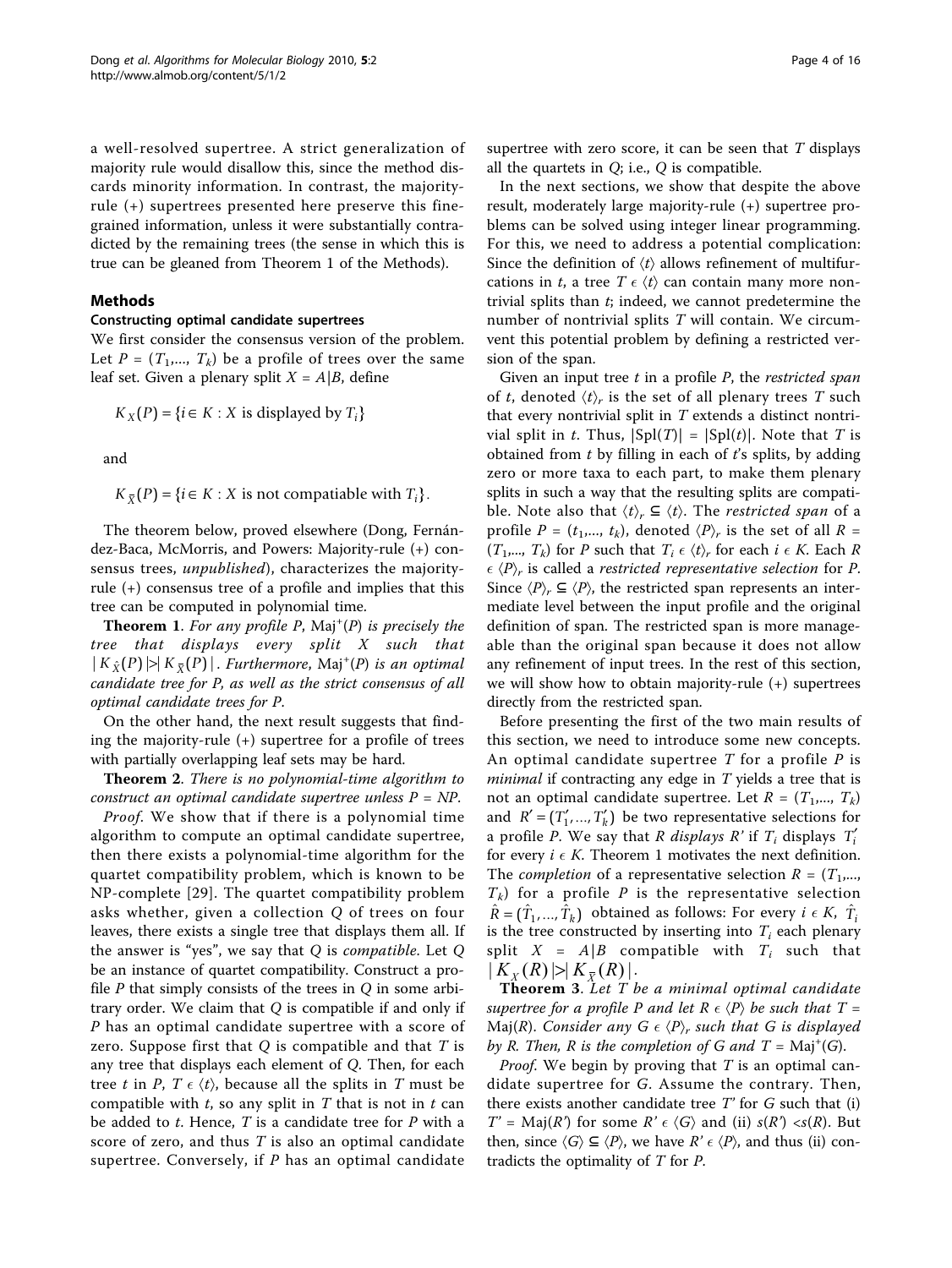Next, we argue that  $T$  is a *minimal* optimal candidate supertree for profile G. Suppose this is not true. Then, T displays an optimal candidate supertree T' for G such that  $T \neq T'$ . Consider any  $R' \in \langle G \rangle$  such that  $T' =$  Maj  $(R')$ . Since T and T' are both optimal for G,  $s(R) = s(R')$ . Since R' displays P, we have  $R' \in \langle P \rangle$ . Hence, T' is also an optimal candidate supertree for P. This, however, contradicts the assumption that  $T$  is a minimal optimal candidate tree for P.

By Theorem 1,  $\text{Maj}^+(G)$  is an optimal candidate supertree for G, as well as the strict consensus of all optimal candidate supertrees for G. Therefore,  $\text{Maj}^+(G)$  is the only minimal optimal candidate supertree for G. Hence  $T = \text{Maj}^+(G)$ .

Suppose  $R = (T_1,..., T_k)$  and let  $\hat{R} = (\hat{T}_1,..., \hat{T}_k)$  be the completion of *G*. We claim that  $\hat{R} = R$ . Assume, on the contrary, that there is some  $i \in K$  such that  $\hat{T}_i \neq T_i$ . That is,  $X \cup Y \neq \emptyset$ , where  $X = \text{Spl}(\hat{T}_i) \setminus \text{Spl}(T_i)$  and  $\mathcal{Y} = \text{Spl}(T_i)\setminus \text{Spl}(\hat{T}_i)$ . Set  $\mathcal X$  consists of splits X such that  $| K_x(G) | > K_{\overline{X}}(G) |$  and  $Y$  consists of splits Y such that  $| K_{_Y}(G) | > \nmid K_{_{\bar{X}}}(G) |$  . By Theorem 1,  $T = \text{Maj}^+(G)$ displays all splits X such that  $| K_x(G) | > | K_{\overline{X}}(G) |$ . Thus,  $d(T, \hat{T}_i) < d(T, T_i)$ . As we are assuming that there is at least one such  $i \in K$ , we have  $\sum_{i \in K} d(T, \hat{T}_i) < \sum_{i \in K} d(T, T_i)$ , contradicting the fact that  $T$  is a minimal optimal candidate supertree for G.

Motivated by Theorem 3, we define the adjusted score of a representative selection  $R$  for a profile  $P$ , denoted  $\hat{s}(R)$ , to be the score of the completion  $\hat{R}$  of R; i.e.,  $\hat{s}(R) = s(\hat{R})$ . Recall that  $s(R) = \text{dist}(\text{Maj}(R), R)$ .

**Theorem 4.** Let P be a profile. Define  $G = \{G \in \langle P \rangle : \hat{s}$ (G) is minimum} and  $S = \{T = \text{Maj}^+(G) : G \in \mathcal{G} \}$ . Then,  $\text{Maj}^+(P)$  is the strict consensus of  $S$ .

*Proof.* Let  $\oslash$  be the set of all optimal candidate supertrees for  $P$  and let  $M$  be the set of all minimal optimal candidate supertrees of P. In what follows, we show that  $M \subset S \subset \mathcal{O}$ . This immediately implies the theorem, because not only is (by definition)  $\text{Maj}^+(P)$  the strict consensus of  $\varphi$ , but it must also be the strict consensus of  $\mathcal{M}$ .

Suppose  $T \in \mathcal{M}$ . We claim that  $T \in \mathcal{S}$  and, therefore, that  $M \subseteq S$ . Let R be a representative selection for P such that  $T = \text{Maj}(R)$ . Let G be any restricted representative selection for P displayed by R. By Theorem 3,  $T =$  $\text{Maj}^+(G)$  and R is the completion of G. We claim that G  $\epsilon$   $\mathcal{G}$ ; i.e.,  $\hat{s}$  (G) is minimum. Assume, by way of contradiction, that there is another  $G' \in \langle P \rangle_r$  such that  $\hat{s}(G') < \hat{s}(G)$ . Let R' be the completion of G'. Then,  $s(R') = s(G') < s(G) = s(R)$ , which contradicts the assumption that T is optimal. Therefore,  $\hat{s}$  (G) is minimum and  $T \in \mathcal{S}$ .

Suppose  $T \in S$ . We claim that  $T \in \mathcal{O}$  and, therefore, that  $S \subset \mathcal{O}$ . Let  $G \in \langle P \rangle_r$  be such that  $T = \text{Maj} + (G)$  and the adjusted score  $\hat{s}$  (G) is minimum. Let R be the completion of G. Assume, by way of contradiction, that  $T \notin$  $\mathcal O$ . Then there is a  $T' \in \mathcal M$  such that, if R' is a representative selection for P where  $T' = \text{Mai}(R')$ , then  $s(R') < s(R)$ . By Theorem 3, there is a  $G' \in \langle P \rangle_r$  such that  $T' = \text{Maj}^+(G')$ and  $\hat{s}(G') = s(R')$ . Then  $\hat{s}(G') = s(R') < s(R) = \hat{s}(G)$ . This contradicts the assumption that  $\hat{s}$  (G) is minimum.

ILP formulation

In this section we first describe an ILP formulation of the optimal candidate supertree problem based on Theorem 4. The optimum solution to this ILP is a  $G \in \langle P \rangle_r$ with minimum adjusted score. For ease of exposition, we divide the variables of our ILP into three categories: fill-in variables, which represent the way taxa are added to the input trees to create G; objective function vari*ables*, which are used to express  $\hat{s}$  (G); and *auxiliary* variables, which are used to establish a connection between the fill-in and objective function variables. All variables are binary. After presenting our ILP model, we discuss how to use it to generate  $\text{Maj}^+(P)$ .

## Fill-in variables

At the core of our ILP formulation is a matrix representation of the input trees similar to that used in MRP [[18,19](#page-14-0)]. Let  $P = (t_1,..., t_k)$  be a profile where  $|\mathcal{L}(P)| = n$ . Assume input tree  $t_i$  has  $m_i$  nontrivial splits, which are assumed to be ordered in some fixed but arbitrary way. A *matrix representation* of  $t_i$  is a  $n \times m_i$  matrix  $M(t_i)$ whose columns are in one to one correspondence with the nontrivial splits of  $t_i$ .

Suppose column *i* of  $M(t_i)$  corresponds to split  $A|B$  in  $t_i$  and let x be a taxon in  $\mathcal{L}(P)$ . Then,  $M_{x_i}$ ,  $(t_i) = 1$  if  $x \in$ A,  $M_{x_i}$   $_i(t_j) = 0$  if  $x \in B$ , and  $M_{x_i}$   $_i(t_j) = ?$  otherwise. We note that for unrooted trees the assignment of 1 to the  $A$  side of the split and of 0 to the  $B$  side is arbitrary. For rooted trees, all taxa in the side of a split that contains the root are assigned a 1.

Let  $m = \sum_{j \in K} m_j$ . A *matrix representation* of *P*, denoted M (P), is a  $n \times m$  matrix M (P) obtained by concatenating matrices  $M(t_1)$ ,  $M(t_2)$ ,...,  $M(t_k)$ .

A fill-in of matrix  $M(P)$  is a matrix representation for a restricted representative selection G for P. Note that M (G) has no question marks and that, for every taxon x and split *i* such that  $M_{xi}(P) \in \{0, 1\}$ , we have  $M_{xi}(G) = M_{xi}$ (P). To represent fill-ins of  $M(P)$ , the ILP associates a *fillin variable*  $F_{xi}$  with each x and *i*. If  $M_{xi}(P) \in \{0, 1\}$ , then  $F_{xi} = M_{xi}(P)$ ; i.e.,  $F_{xi}$  is fixed. If  $M_{xi}(P) = ?$ ,  $F_{xi}$  will be assigned a value of 0 or 1, representing an assignment of taxon  $x$  to one of the two sides of split  $i$ . Our ILP has constraints (described below) to ensure that each value assignment to the F-variables corresponds to a restricted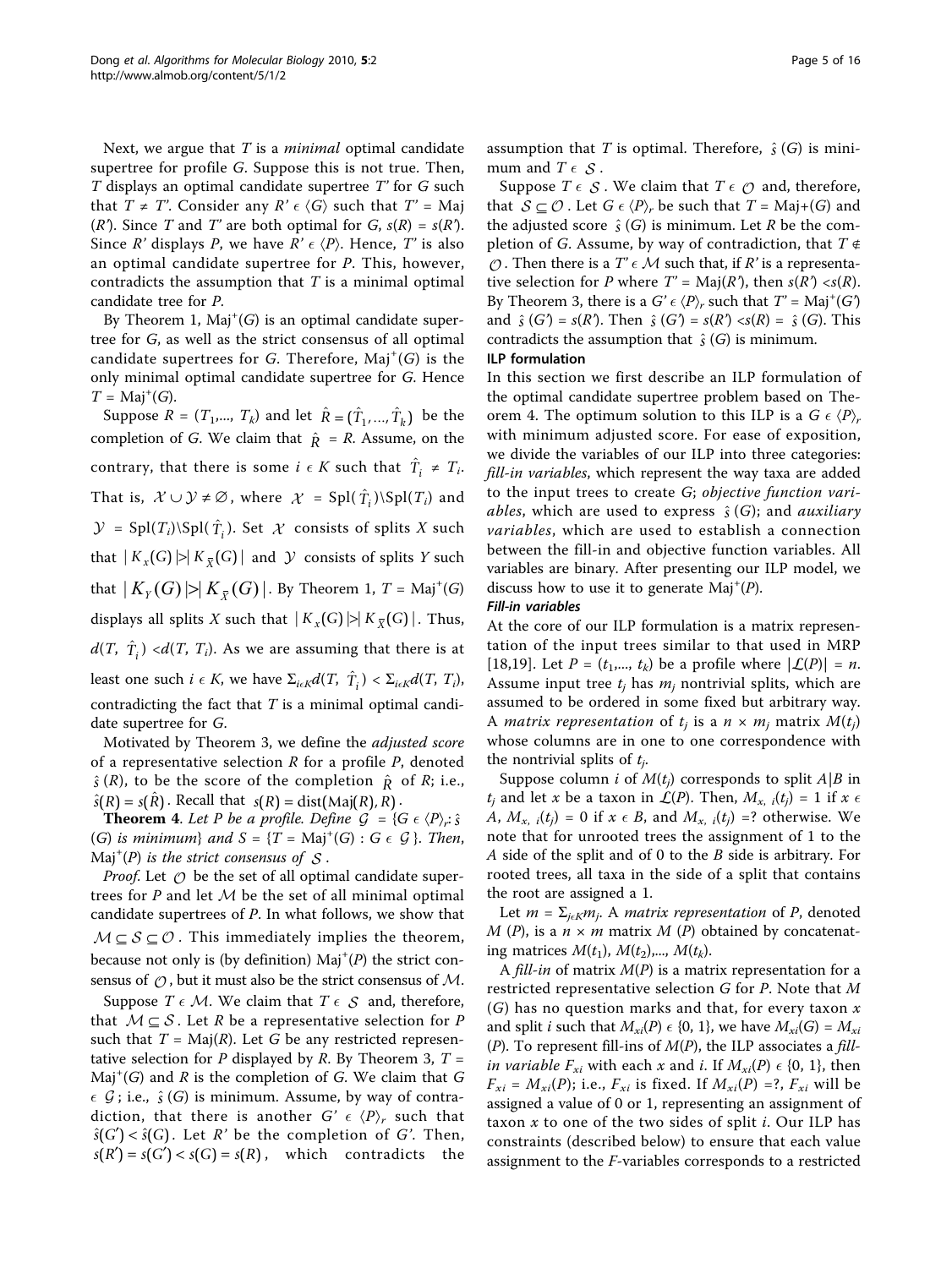representative selection for P. That is, there must exist a  $G \in \langle P \rangle_r$  such that  $M_{xi}(G) = F_{xi}$  for every x and i.

# Objective function variables

The objective is to minimize  $\hat{s}(G)$  over all  $G \in \langle P \rangle_r$ , where each G is represented by a fill-in of  $M(P)$ . By definition,  $\hat{s}(G) = \text{dist}(\text{Maj}^+(G), R)$ , where  $R = (\hat{T}_1, ..., \hat{T}_k)$  is the completion of  $G = (T_1,..., T_k)$ . We do not, however, construct  $\text{Maj}^+(G)$  and R explicitly. Instead, we proceed indirectly, using the fact that, by Theorems 1 and 3, all splits in  $\text{Maj}^+(G)$  and R are already in G. Indeed, those theorems and the definition of Robinson-Foulds distance (Equation 1) imply that

$$
dist(Maj^{+}(G), R) = \sum_{j \in K} |Spl(Maj^{+}(G)) \setminus Spl(T_j)| + \sum_{j \in K} |Spl(T_j) \setminus Spl(Maj^{+}(G))|.
$$
 (2)

The next result, which follows Theorems 1 and 3, allows us to count directly from G the contribution of each split  $X \in \text{Spl}(\text{Maj}^+(G))$  U Spl $(\hat{T}_j)$  to  $d(\text{Maj}^+(G), \hat{T}_j)$ .

**Lemma 1.** Let P be a profile and suppose  $G \in \langle P \rangle_r$ . Then, for each  $j \in K$ ,

(i)  $X \in \text{Spl}(\text{Maj}^+(G))\backslash \text{Spl}(\hat{T}_j)$  if and only if  $| K_x(G) | > K_{\overline{X}}(G) |$  and  $j \in K_{\overline{X}}(G)$ .

(*ii*)  $X \in \text{Spl}(\hat{T}_j) \backslash \text{Spl}(\text{Maj}^+(G))$  if and only if  $| K_X(G) | \leq K_{\overline{X}}(G) |$  and  $j \in K_X(G)$ .

Suppose we have a fill-in for  $M(P)$  that corresponds to some  $G = (T_1,..., T_k) \in \langle P \rangle_r$ . Our ILP has two kinds of objective function variables. The first group of variables are denoted  $w_1$ ,...,  $w_m$ , where  $w_i$  corresponds to the *i*th column of  $M(G)$ . Suppose this column corresponds to split X in tree  $T_j$ ; thus,  $j \in K_X(G)$ . Our ILP has constraints such that  $w_i = 1$  if and only if  $| K_r(G) | > K_{\overline{Y}}(G) |$ . Thus,  $w_i = 0$  means that  $| K_X(G) | \leq K_{\overline{X}}(G) |$ , which, together with Lemma 1 (ii), implies that  $\sum_{i=1}^{m} (1 - w_i) = \sum_{j \in K} |Sp|(T_i) \setminus Sp|(Maj^+(G))|$ .

The second group of variables are denoted  $z_{ii}$ ,  $1 \le i \le$  $m, 1 \le j \le k$ . Suppose column *i* of  $M(P)$  corresponds to split X. Our ILP has constraints such that  $z_{ij} = 1$  if and only if  $w_i = 1$  (i.e.,  $|K_x(G)| > |K_{\overline{X}}(G)|$ ),  $j \in K_{\overline{X}}(G)$ , and  $j = \min\{\ell : \ell \in K_{\overline{X}}(G)\}.$  Thus, by Lemma 1 (i),  $\sum_{j=1}^k z_{ij} = \sum_{j\in K} |\operatorname{Spl}(\operatorname{Maj}^+(G)) \setminus \operatorname{Spl}(T)$ *i m*  $\sum_{i=1}^{m} \sum_{j=1}^{k} z_{ij} = \sum_{j \in K} |\operatorname{Spl}(\operatorname{Maj}^+(G)) \setminus \operatorname{Spl}(T_i)|.$ 

The objective function can now be expressed as

minimize 
$$
\sum_{i=1}^{m} \sum_{j=1}^{k} z_{ij} + \sum_{i=1}^{m} (1 - w_i).
$$

## Auxiliary variables and constraints

As mentioned earlier, all variables, including the auxiliary ones, are Boolean. We take advantage of this, expressing the constraints relating the variables as Boolean expressions in terms of the "and', "or," "exclusive or," and "if and only if" operators (denoted by the usual symbols, and,  $\wedge$ ,  $\vee$ ,  $\oplus$ , and  $\Leftrightarrow$ , respectively). We then convert these expressions into equivalent linear inequalities on zero-one variables using standard techniques [[\[30\]](#page-14-0), pp. 231-244].

We first describe the variables and constraints that are used to ensure that the settings of the fill-in variables (the  $F$  variables) correspond to a restricted representative selection. That is, the assignments to the  $F$  variables must be such that, for each input tree  $t_i$ , the resulting plenary splits associated with the tree are pairwise compatible, so that they yield a plenary tree  $T_i \in \langle t_i \rangle_r$ . For this purpose, we define variables  $C_{pq}$ ,  $1 \leq p$ ,  $q \leq m$  and add constraints linking these variables and the F variables such that  $C_{pq} = 1$  if and only if columns p and q are compatible under the fill-in represented by the  $F$  variables. To guarantee that the assignment to the  $F$  variables corresponds to a restricted representative selection, we require that  $C_{pq} = 1$  for every two column indices p, q that correspond to splits in the same input tree. We note that the constraints relating the fill-in variables  $F$  and the  $C$ -variables closely resemble the ones used by Gusfield et al. [[26](#page-14-0)]. One difference is that for our problem we need "if and only if" relationships, whereas Gusfield et al. require only one direction of the implication.

The constraints on the C-variables use the fact that splits  $p$  and  $q$  are incompatible if and only if 00, 01, 10, and 11 all appear in some rows of columns  $p$  and  $q$  (the "four gametes condition"). The presence or absence of these patterns for columns  $p$  and  $q$  is indicated by the settings of variables  $B_{pq}^{(ab)}$ , *a*, *b*  $\epsilon$  {0, 1}, where  $B_{pq}^{(ab)} = 1$  if and only if there is a taxon r such that  $F_{rp} = a$  and  $F_{rq} = b$ . The  $B_{pq}^{(ab)}$  are determined from the settings of variables  $\Gamma^{(ab)}_{r pq}$ , where *r* ranges over the taxa (i.e., the rows of M (P)). The  $\Gamma$  variables satisfy  $\Gamma_{rpq}^{(ab)} \Leftrightarrow ((F_{rp} = a) \wedge (F_{rq} = b)).$ This condition is expressed by the following constraints.

$$
(-1)^{a} F_{rp} + (-1)^{b} F_{rq} + \Gamma_{rpq}^{(ab)} \ge 1 - a - b,
$$
  

$$
(-1)^{a} F_{rp} + (-1)^{b} F_{rq} + 2\Gamma_{rpq}^{(ab)} \le 2 - a - b.
$$
 (3)

We have that  $B_{pq}^{(ab)} \Leftrightarrow \vee_r \Gamma_{rpq}^{(ab)}$ , which is expressed by the inequalities below.

$$
-\sum_{r} \Gamma_{rpq}^{(ab)} + B_{pq}^{(ab)} \le 0,
$$
  

$$
\sum_{r} \Gamma_{rpq}^{(ab)} - nB_{pq}^{(ab)} \le 0
$$
 (4)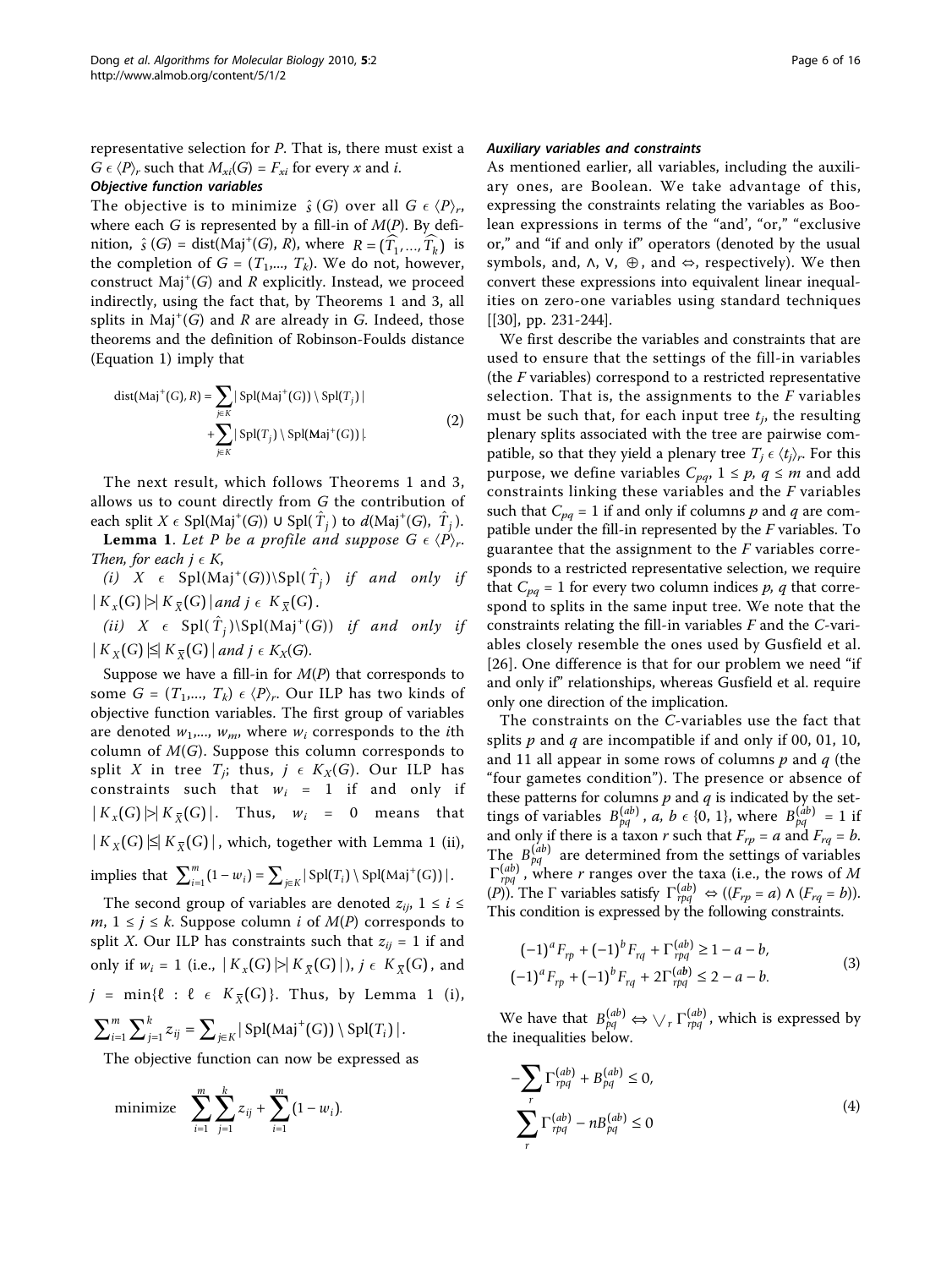Observe that  $\neg C_{pq} \Leftrightarrow B_{pq}^{(00)} \wedge B_{pq}^{(01)} \wedge B_{pq}^{(10)} \wedge B_{pq}^{(11)}$ . Equivalently we have the constraints below.

$$
B_{pq}^{(00)} + B_{pq}^{(01)} + B_{pq}^{(10)} + B_{pq}^{(11)} + 4C_{pq} \ge 4,
$$
  
\n
$$
B_{pq}^{(00)} + B_{pq}^{(01)} + B_{pq}^{(10)} + B_{pq}^{(11)} + C_{pq} \le 4.
$$
\n(5)

We now consider the variables and constraints that enable us to express the objective function variables. There are three main sets of variables:

• For  $1 \le p \le m$ ,  $D_p$  equals 1 if and only if column p represents the same split as some column with smaller index.

• For  $1 \le i \le m$ ,  $1 \le j \le k$ ,  $S_{ij}^{(1)}$ , equals 1 if and only if split  $i$  is in tree  $j$ .

• For  $1 \le i \le m$ ,  $1 \le j \le k$ ,  $S_{ij}^{(2)}$  equals 1 if and only if split  $i$  is compatible with tree  $i$ .

As we shall see, the values of the  $w$  and the  $z$  variables in the objective function are determined, respectively from the  $S^{(1)}$  and  $S^{(2)}$  variables, and from the w,  $S^{(2)}$ , and D variables.

The D and  $S^{(1)}$  variables depend on variables  $E_{pq}$ ,  $1 \leq$ p,  $q \le m$ , where  $E_{pq} = 1$  if and only if columns p and q of the filled-in matrix represent the same split. Here we have to make a distinction between rooted and unrooted trees. In the rooted case, there exists a root taxon  $r$  such that  $M_{ri}(P) = 1$  for every column *i*. The same is not true for unrooted trees.

The value of  $E_{pq}$  depends on the patterns that appear in columns  $p$  and  $q$ , which can be deduced from the values of  $B_{\rho q}^{(ab)}$  for different choices of  $a$  and  $b$  as follows.

• For rooted trees,  $E_{pq} \Leftrightarrow \neg B_{pq}^{(01)} \wedge \neg B_{pq}^{(10)}$ . This is expressed as follows.

$$
B_{pq}^{(01)} + B_{pq}^{(10)} + 2E_{pq} \le 2,
$$
  
\n
$$
B_{pq}^{(01)} + B_{pq}^{(10)} + E_{pq} \ge 1.
$$
\n(6)

• For unrooted trees, we introduce two auxiliary variables  $\delta^{(1)}_{pq}$  and  $\delta^{(2)}_{pq}$  such that

$$
\delta^{(1)}_{pq}\Leftrightarrow \neg B^{(01)}_{pq}\wedge \neg B^{(10)}_{pq}\quad \text{and}\quad \delta^{(2)}_{pq}\Leftrightarrow \neg B^{(00)}_{pq}\wedge \neg B^{(11)}_{pq}.
$$

Then,

$$
E_{pq} \Leftrightarrow \delta_{pq}^{(1)} \oplus \delta_{pq}^{(2)}.
$$

These logical constraints are expressed by the following inequalities.

$$
B_{pq}^{(01)} + B_{pq}^{(10)} + 2\delta_{pq}^{(1)} \le 2,
$$
  
\n
$$
B_{pq}^{(01)} + B_{pq}^{(10)} + \delta_{pq}^{(1)} \ge 1,
$$
  
\n
$$
B_{pq}^{(00)} + B_{pq}^{(11)} + 2\delta_{pq}^{(2)} \le 2,
$$
  
\n
$$
B_{pq}^{(00)} + B_{pq}^{(11)} + \delta_{pq}^{(2)} \ge 1,
$$
  
\n
$$
E_{pq} - \delta_{pq}^{(1)} - \delta_{pq}^{(2)} = 0.
$$
\n(7)

We are now ready to give the constraints for the D,  $S^{(1)}$ and  $S^{(2)}$  variables. Observe that  $D_1 = 0$  and that, for  $1 \leq p$  $\leq m$ ,  $D_p \Leftrightarrow \bigvee_{i=1}^{p-1} E_{ip}$ . Equivalently we have

$$
D_{p} - \sum_{i=1}^{p-1} E_{ip} \le 0,
$$
  

$$
\sum_{i=1}^{p-1} E_{ip} - p \cdot D_{p} \le 0.
$$
 (8)

In describing the constraints for the  $S^{(1)}$  and  $S^{(2)}$  variables, we adopt the convention that the splits of the jth tree correspond to columns  $j_1,..., j_d$  of  $M(P)$ . Then,  $S_{ij}^{(1)} \Leftrightarrow E_{ij_1} \oplus \cdots \oplus E_{ij_d}$ . This translates into the equality constraint

$$
S_{ij}^{(1)} - \sum_{r=1}^{d} E_{ij_r} = 0.
$$
 (9)

On the other hand,  $S_{ij}^{(2)} \Leftrightarrow C_{ij_1} \wedge \ldots \wedge C_{ij_d}$ . This is equivalent to the two constraints below.

$$
d \cdot S_{ij}^{(2)} - \sum_{r=1}^{d} C_{ij_r} \le 0,
$$
  

$$
1 - d - S_{ij}^{(2)} + \sum_{r=1}^{d} C_{ij_r} \le 0.
$$
 (10)

Finally, we describe how the objective function variables relate to the auxiliary variables. For each *i*,  $w_i = 1$ if and only if  $\sum_{j=1}^{k} S_{ij}^{(1)} > k - \sum_{j=1}^{k} S_{ij}^{(1)}$ *j*  $k \quad c(1) \leq k \quad \mathbf{\nabla}^k \quad c(2)$  $\sum_{j=1}^{\kappa} S_{ij}^{(1)} > k - \sum_{j=1}^{\kappa} S_{ij}^{(2)}$  . This is expressed by the following two constraints.

$$
k \cdot w_i + 1 - \sum_{j=1}^k S_{ij}^{(1)} - \sum_{j=1}^k S_{ij}^{(2)} \le 0,
$$
  

$$
\sum_{j=1}^k S_{ij}^{(1)} + \sum_{j=1}^k S_{ij}^{(2)} - k - k \cdot w_i \le 0.
$$
 (11)

It follows from the definition of the z variables that, for every *i, j, z<sub>ij</sub>*  $\Leftrightarrow$   $w_i \wedge \neg S_{ij}^{(2)} \wedge \neg D_i$ . Equivalently we have the following.

$$
-2 - w_i + S_{ij}^{(2)} + D_i + 3 \cdot z_{ij} \le 0,
$$
  

$$
w_i - S_{ij}^{(2)} - D_i - z_{ij} \le 0.
$$
 (12)

Table [1](#page-7-0) summarizes the number of variables of each kind in our integer programming formulation. Here, as usual,  $n$  is the total number of taxa and  $m$  is the total number of splits in the input trees. As can be seen,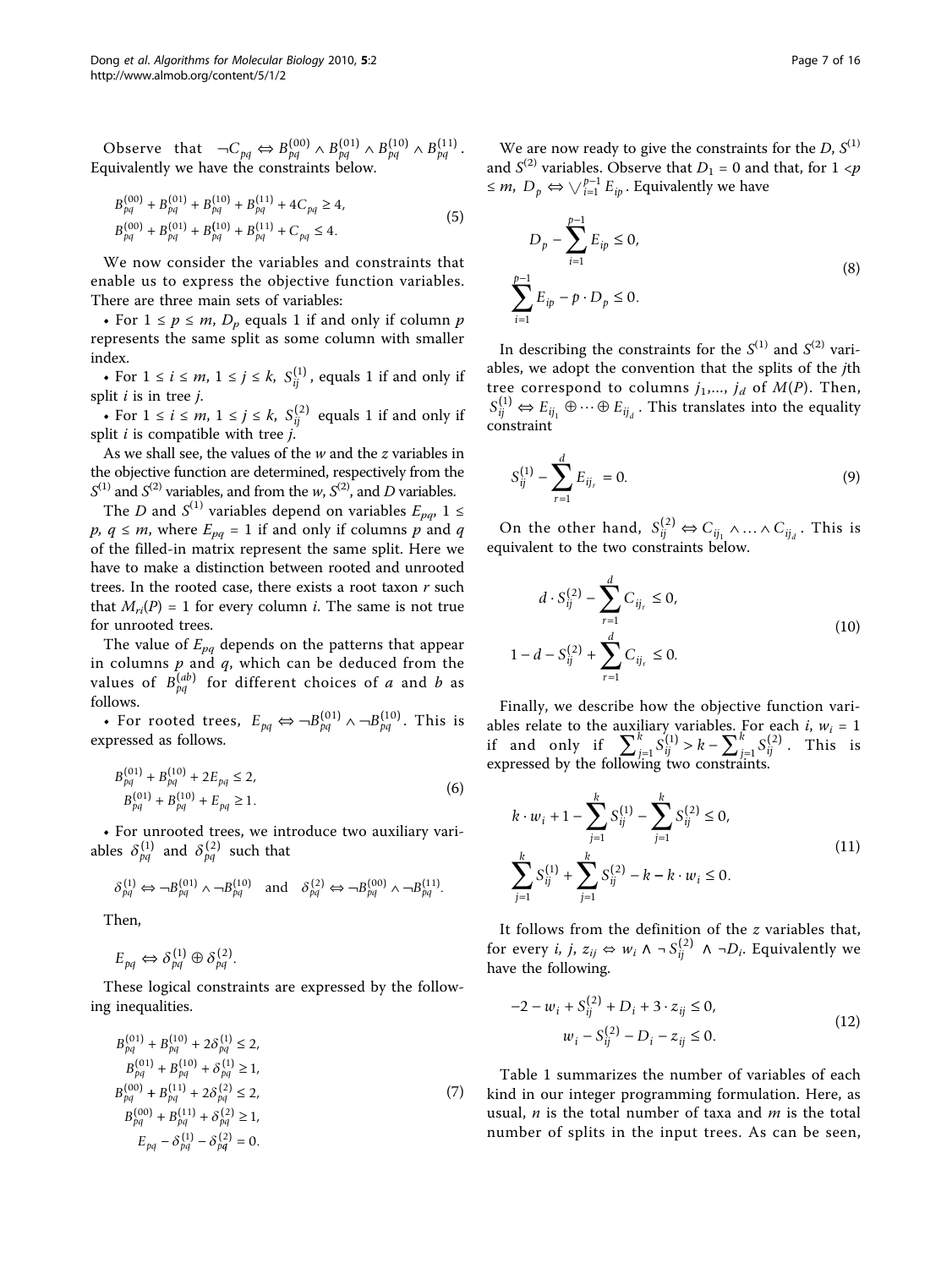<span id="page-7-0"></span>there are a total of  $O(nm^2)$  variables; this number is dominated by the Γ variables. The total number of constraints for the unrooted case, broken down by constraint type, is given by the following expression.

$$
\frac{4nm(m-1)}{(3)} + \frac{4m(m-1)}{(4)} + \frac{m(m-1)}{(5)} + \frac{5m(m-1)/2}{(7)} + \frac{2(m-1)}{(9)} + \frac{mk}{(9)} + \frac{2mk}{(10)} + \frac{2mk}{(11)} + \frac{2mk}{(12)} = O(nm^2).
$$

The number of constraints for the rooted case is slightly smaller, but of the same order of magnitude. It should be noted that the expressions given in Table 1 assume that all the variables listed are indeed variables. In reality, the values of many of the  $F$  variables are fixed because they correspond to non-question-mark entries in  $M(P)$ . This in turn fixes the values for several  $\Gamma$  variables, as well as those of other variables. As a consequence, the number of true variables in the ILP formulation is typically much smaller than the worst case estimates in Table 1. In general, the larger the number of question marks in matrix  $M(P)$ , the closer the problem size will be to the worst case estimates.

# Building Maj<sup>+</sup>(P)

The ILP model just outlined allows us to find a  $G \in \langle P \rangle_r$ corresponding to some optimal candidate supertree T\*. To build  $\text{Maj}^+(P)$  we need, in principle, the set of all such G. While there are ways to enumerate this set [\[31](#page-14-0)], we have found that an alternative approach works much better in practice. The key observation is that, since Maj + (P) is the strict consensus of all optimal candidate supertrees, each split in Maj<sup>+</sup>(P) must also be in  $T^*$ . Thus, once we have  $T^*$ , we simply need to verify which splits in  $T^*$  are in  $\text{Maj}^+(P)$  and which are not. To do this, for each split  $A|B$  in  $T^*$ , we put additional constraints on the original ILP requiring that the optimal tree achieve an objective value equal or smaller than that of  $T^*$  and *not* display split  $A|B$ . The resulting ILP has only  $O(mn)$  more variables and constraints than the original one. If the new ILP is feasible, then  $A|B \notin Spl$  $(Maj^{+}(P))$ ; otherwise,  $A|B \in Spl(Maj^{+}(P))$ . We have found that detecting infeasibility is generally much faster than finding an optimal solution.

# A data reduction heuristic

The ILP formulation described in the previous section allows us to solve supertree problems of moderate size. Here we describe a data reduction heuristic that allows

Table 1 Variables in the ILP formulation

|                                                          |  |  | D $S^{(l)}$ w z |  |
|----------------------------------------------------------|--|--|-----------------|--|
| $mn 2m(m-1)n 2m(m-1) m(m-1)/2 2m(m-1) 2m(m-1) m mk m mk$ |  |  |                 |  |

The number of variables of each kind is expressed in terms of  $n$ ,  $m$ , and  $k$ , the total number of taxa, the total number of splits in the input trees, and the number of input trees, respectively.

us to extend the range of our method significantly in practice, by exploiting the structure that is present in certain supertree problems. Our data reduction heuristic applies when the input profile  $P = (t_1,..., t_k)$  contains a subset of taxa S that can be treated as a single supertaxon. Roughly stated, we are looking for a set S such that every tree in  $P$  respects the split implied by  $S$ . We now define this concept more precisely.

Let  $\text{Spl}_0(T)$  denote the set of *all* full splits displayed by T. That is,  $Spl_0(T)$  includes the non-trivial and the trivial splits displayed by T; in particular,  $\mathcal{L}(T)|\emptyset \in \mathrm{Spl}_0(T)$ . We say that  $S \subseteq \mathcal{L}(P)$  with  $1 < |S| < |\mathcal{L}(P)| - 1$  is a *reducible* set if, for each  $j \in K$ , there is a split  $A|B \in \text{Spl}_0(t_i)$  such that A  $\cap$  S = A and B  $\cap$  S =  $\emptyset$ . Ideally, a reducible set should correspond to a widely-acknowledged biological classification unit. For example, some of the trees in a collection of phylogenies may contain subtrees corresponding to different (possibly empty) subsets of the primates. While these subsets may not be identical, and the subtrees may disagree somewhat in their topologies, the input phylogenies are likely to separate primates from non-primates. In settings like this, it makes intuitive sense to restrict our attention to supertrees where reducible sets appear as clusters.

Given a reducible set  $S$  for  $P$ , we can define two smaller subproblems.

• The reduced profile associated with a reducible set S is the profile  $P^{Red} = (t_1^{Red},..., t_k^{Red})$  where, for k each j  $\epsilon$ K,  $t_j^{Red}$  is the tree obtained from  $t_j$  by contracting the minimal subtree of  $t_j$  containing S  $\cap$   $\mathcal{L}(t_j)$  to a single leaf node  $\beta_S$ . If S  $\cap$   $\mathcal{L}(t_j) = \emptyset$ , then  $t_j^{Red} = t_j$ . We refer to  $\beta_S$ as the supertaxon associated with S.

• The satellite profile associated with S is the profile  $P^{Sat} = (t_1^{Sat},...,t_k^{Sat})$  where  $t_j^{Sat}$  is obtained from  $t_j$  by contracting the minimal subtree of  $t_j$  containing ( $L(P)$ \S) ∩  $\mathcal{L}(t_j)$  to a single leaf node  $\rho_S$ . Note that some of the trees in the satellite profile associated with  $S$  may contain only  $\rho_S$ . The compressed satellite profile associated with S is the satellite profile associated with S with all of the latter trees removed.

An S-restricted representative selection for P is a selection  $R = (T_1,..., T_k) \in \langle P \rangle$  such that  $S(\mathcal{L}(P) \setminus S) \in \mathcal{S}$ pl  $(T_i)$  for all  $i \in K$ . An optimal S-restricted candidate representative selection is an S-restricted representative selection  $R$  with minimum score, and Maj $(R)$  an *optimal* S-restricted candidate supertree. The S-restricted majority-rule (+) supertree is the strict consensus of all the optimal S-restricted candidate supertrees.

It should be noted that, given an arbitrary reducible set S, it is not true in general that an optimal Srestricted candidate supertree will be an optimal candidate supertree, nor that an S-restricted majority-rule (+) supertree will also be a majority-rule (+) supertree. This is illustrated in Figure [1,](#page-9-0) which shows a profile  $P = (t_1, t_2, t_3)$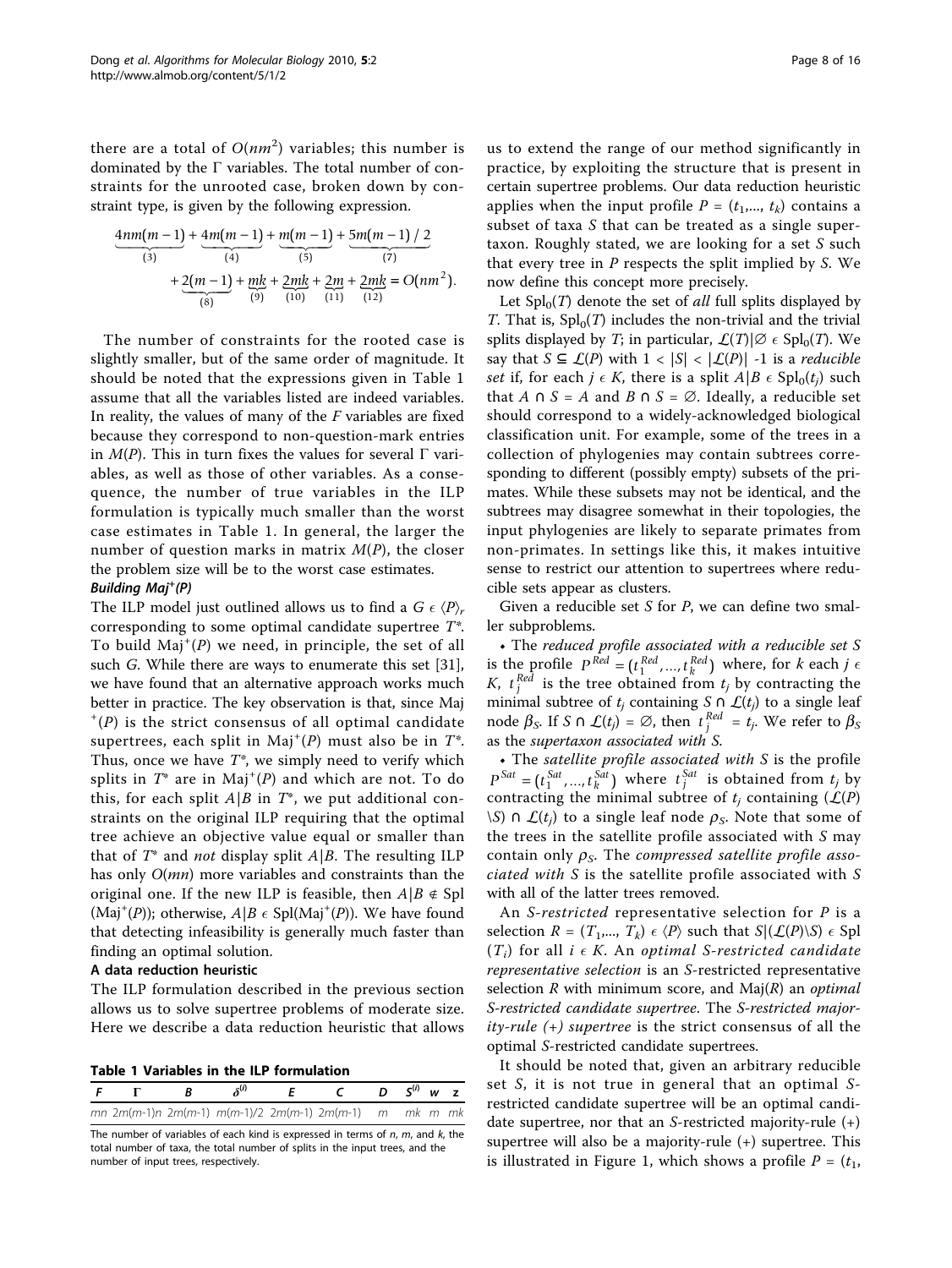$t_2$ ,  $t_3$ ) where both {b, e} and {b, d} are reducible sets, but where neither optimal candidate tree contains the cluster  $\{b, d\}$ , although they both contain  $\{b, e\}$ .

On the other hand, a reducible set may represent useful biological knowledge that should be incorporated into a supertree analysis. There are also computational benefits. With the right choice of  $S$  (one where  $|S|$  is far from the extreme values of 2 and  $|\mathcal{L}(P)|$  -2), the reduced and satellite profiles can be considerably smaller than the original profile, and the corresponding integer programs will have fewer unknown variables. As the following theorem indicates, an optimal S-restricted candidate supertree can be found by solving the associated subproblems separately and combining their answers.

**Theorem 5.** Let  $P$  be a profile and  $S$  be a reducible set in P. Let  $T^{Red}$  and  $T^{Sat}$  be optimal candidate trees for the reduced profile associated with S and the compressed satellite profile associated with S. Let T be the tree obtained by identifying the node  $\beta_S$  in T<sup>Red</sup> and node  $\rho_S$ in  $T^{Sat}$  and then suppressing the resulting degree-two vertex. Then, T is an optimal S-restricted candidate supertree for P. Further, if R, is the optimal S-restricted representative selection corresponding to  $T$  and  $R^{Red}$  and  $R^{Sat}$  are the optimal representative selections corresponding to  $T^{Red}$  and  $T^{Sat}$ , respectively, then  $s(R) = s(R^{Red}) + s$  $(R^{Sat})$ .

The straightforward proof of this result is omitted. A direct consequence is that the S-restricted majority-rule (+) supertree can be obtained by piecing together the majority-rule (+) supertrees for the reduced and satellite profiles. Observe that if multiple pairwise disjoint reducible sets are known, then each of the corresponding compressed satellite profiles can be solved independently, and the original profile can be reduced by replacing each reducible set to a distinct supertaxon. In fact, the idea can be used recursively, so that a satellite profile can itself be decomposed to a reduced profile and (sub) satellites. As we shall see later, this can result in dramatic problem size reductions.

## Results and discussion

Here we report on computational tests with the exact ILP method and the data reduction heuristic. All our experiments were conducted on real data sets, rather than simulated data. We did this because we were interested in seeing if the groupings of taxa generated by majority-rule (+) supertrees would coincide with those commonly accepted by biologists. Another goal of our experiments was to compare the performance of the ILP formulation without data reduction, which we refer to as the basic method, against that of ILP plus data reduction. All trees considered in our tests were rooted.

To conduct our tests of the basic method, we wrote a program to generate the ILPs from the input profiles.

For our tests of the data reduction heuristic, we used different methods to find reducible sets in a profile; these are outlined later. Given the reducible sets, the corresponding reduced and satellite profiles, as well as the associated ILPs, were generated automatically. All ILPs were then solved using CPLEX (CPLEX is a trademark of ILOG, Inc.) on an Intel Core 2 64 bit quadcore processor (2.83 GHz) with 8 GB of main memory and a 12 MB L2 cache per processor.

## Experiments with the basic ILP formulation

We tested the basic ILP formulation on five published data sets. The *Drosophila A* data set is the example studied in [[14](#page-14-0)], which was extracted from a larger Drosophila data set considered by Cotton and Page [[32\]](#page-14-0). Primates is the smaller of the data sets from [[5\]](#page-14-0). Droso*phila B* is a larger subset of the data studied in [[32](#page-14-0)] than that considered in [\[14](#page-14-0)]. Chordata A and B are two extracts from a data set used in a widely-cited study by Delsuc et al. [[33](#page-14-0)]. Chordata A consists of the first 6 trees with at least 35 taxa (out of 38). Chordata B consists of the first 12 trees with at least 37 taxa (out of 38).

The results are summarized in Table [2](#page-10-0). Here  $n, m$ , and  $k$  are the number of taxa, total number of splits, and number of trees, respectively. U denotes the number of question marks in  $M(P)$ , the matrix representation of the input;  $N$  is the size of the CPLEX-generated reduced ILP. Table [2](#page-10-0) shows the time to solve the ILP and produce an optimal candidate supertree  $T^*$  and the time to verify all the splits of  $T^*$  to produce Maj<sup>+</sup>(P).

## Experiments with the data reduction heuristic

As a preliminary test, we compared the results obtained via the reduction heuristic with the exact solutions, obtained using the basic ILP method, for two of the data sets listed in Table [2.](#page-10-0) For simplicity, only clusters from the input trees were used as reducible sets. (Note that unions of input clusters could have also been used as reducible sets.) We wrote a program that chooses clusters greedily. At every step, it selects the largest non-trivial cluster present in some input tree that does not overlap with any of the previously chosen clusters.

For the Primates data set, the optimal objective value (i.e., the score of an optimal candidate supertree) for the original profile is 9. We found six pairwise disjoint reducible sets, and built the corresponding reduced and satellite profiles. The optimal objective values of the reduced profile, first, second and third satellite profiles are 0, 4, 3, and 2, respectively. The other satellite profiles have an optimal objective value of 0. Thus, the total score of the reduced and satellite profiles matches the optimal score for the original profile, and the supertree obtained using the heuristic is also optimal. The reduction method also gives a correct optimal candidate supertree for Drosophila B. Here the original profile has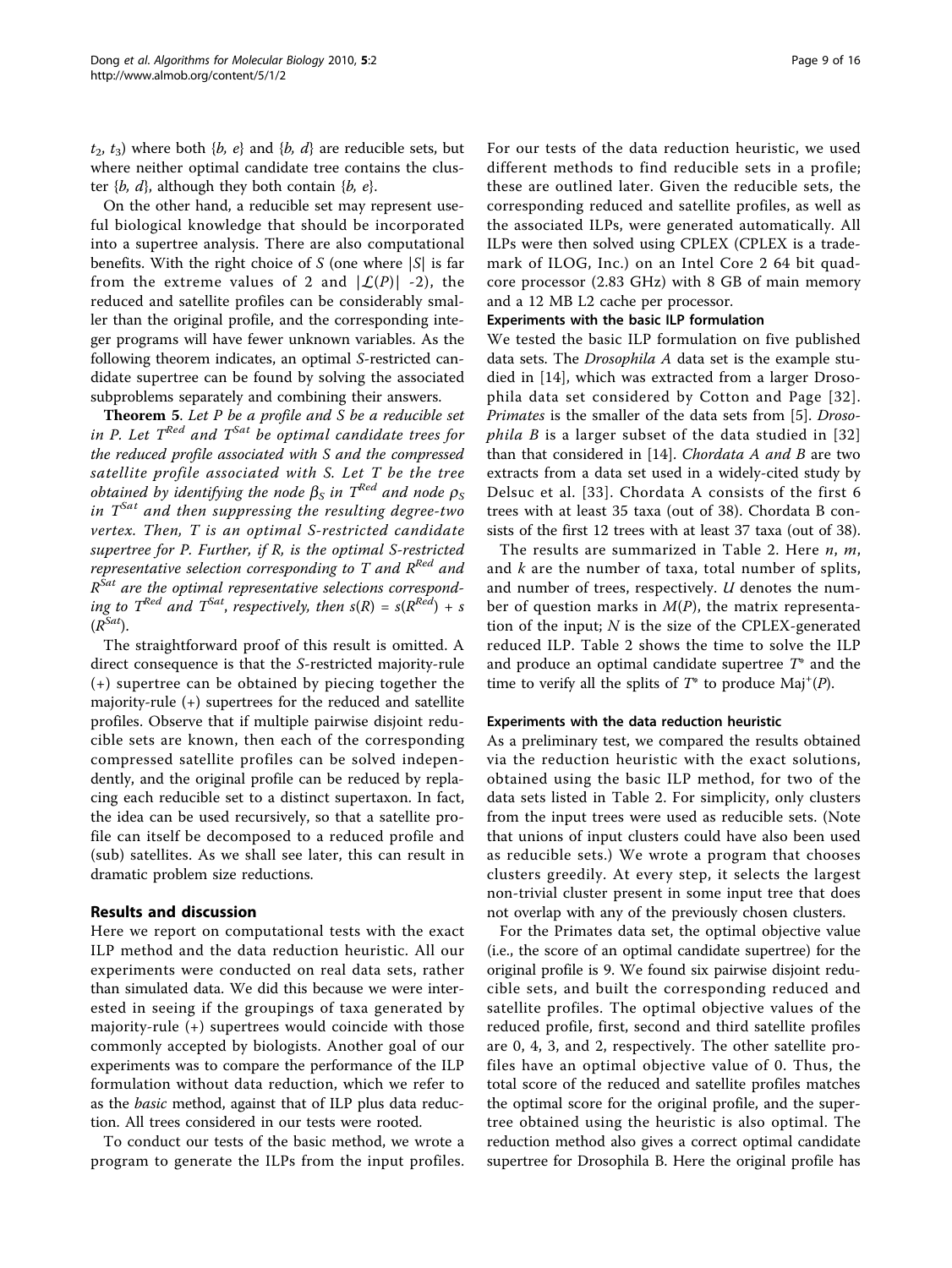<span id="page-9-0"></span>Dong et al. Algorithms for Molecular Biology 2010, <sup>5</sup>:2 http://www.almob.org/content/5/1/2



representative selections in rows two and three. Neither candidate tree contains the cluster {b, d}, although they both contain {b, e}.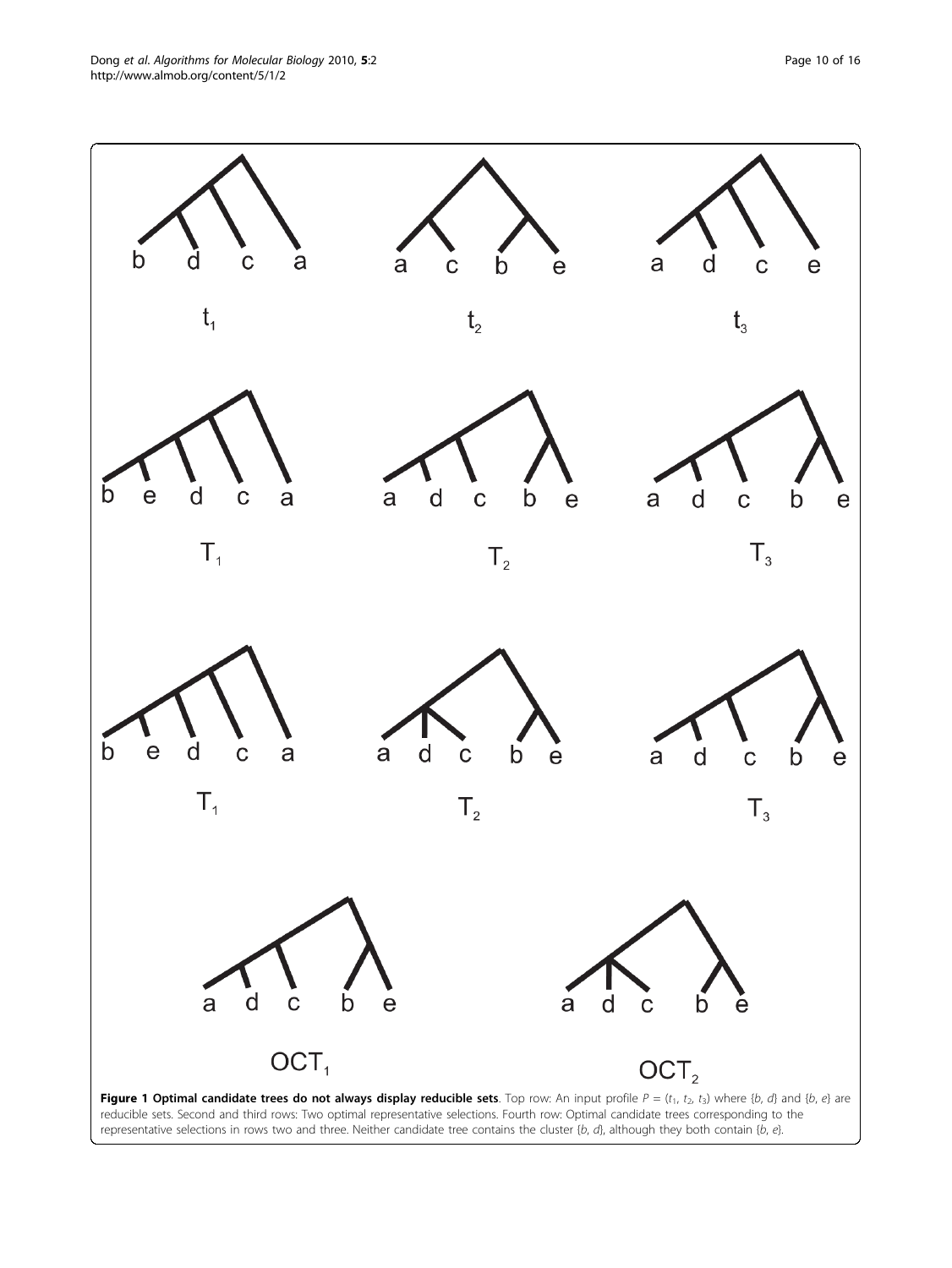| Data set     | n  | $\mathsf{m}$    |   | U   | %U   | N       | Sol. (sec) | Verif. (sec) |
|--------------|----|-----------------|---|-----|------|---------|------------|--------------|
| Drosophila A |    |                 |   | 60  | 39.2 | 9.8 e5  | 0.83       | . 6          |
| Primates     | 33 | 48              |   | 590 | 37.3 | 7.8 e7  | 15.83      | 2.86         |
| Drosophila B | 40 | 55              | 4 | 133 | 51.5 | .25e9   | 362        | 19           |
| Chordata A   | 38 | 290             |   | 330 |      | .40 e8  | 120        | 258          |
| Chordata B   | 38 | 41 <sup>2</sup> |   | 306 |      | 1.05 e8 | 986        | 1784         |

<span id="page-10-0"></span>Table 2 Summary of experimental results with the basic ILP method

Size and solution times for the ILP formulations of the various data sets. Here U denotes the number of question marks in  $M(P)$ , the matrix representation of the input; N is the size of the CPLEX-generated reduced ILP; n, m, and k are as in Table 1. Shown are the time to solve the ILP and produce an optimal candidate supertree  $T^*$  and the time to verify all the splits of  $T^*$  to produce  $\text{Maj}^+(P)$ .

an objective value of 8. We found nine pairwise disjoint reducible sets, and built the corresponding reduced and satellite profiles. The reduced profile has an optimal objective value of 8 and all satellite profiles have an optimal objective value of 0.

It should be pointed out that the reducible sets used for Primates and Drosophila B do not necessarily correspond to clusters in the majority-rule (+) supertree, although they are displayed by some optimal candidate trees. Thus, one will not obtain a majority-rule (+) supertree by simply composing the solutions to the reduced problems and the satellites. This indicates the importance of choosing relatively few large and wellsupported reducible sets. Biological knowledge can serve as a good guide. For example using the clade Haplorrhini as a reducible set for Primates data set, solving the corresponding reduced and satellite profiles and combining the respective majority-rule (+) supertrees one gets exactly the same supertree as through the basic (and exact) method. Similarly, using the subgenus Sophophora as a reducible set for Drosophila B, we, obtained precisely the majority-rule (+) supertree for the data set.

Next, we considered some data sets that are well beyond the reach of our basic ILP method. The Drosphila C data set is the full 6-tree Drosophila data set of Cotton and Page [[32\]](#page-14-0) from which the Drosophila A and B data sets were extracted. The Seabirds data set consists of the 7 trees in the seabirds study by Kennedy and Page [\[17](#page-14-0)]; which encompasses 122 taxa (note that one of these taxa is an outgroup, so we do not count it in our study). We also examined the full Chordata set of Delsuc et al. [[33](#page-14-0)], which has 38 taxa and 146 trees.

# Chordata

We looked for reducible sets in the full Chordata data set by considering increasingly larger subprofiles, starting with one input tree and then including one more input tree at every step. For each subprofile, we conducted an exhaustive search for reducible sets. The number of reducible sets increased at first, then fluctuated, and finally declined. After the 20th tree, there were no reducible sets. Thus, the data reduction heuristic proved to be ineffective for this data set.

## Drosophila C

We identified seven reducible sets for Drosophila C. Six of these were found by the greedy approach; the seventh corresponded to the subgenus Sophophora (the latter was selected manually, after some of the subproblems identified by our program proved impossible to solve). Four of the associated satellites were trivially solvable, since each contained only two taxa. We then solved ILPs for the reduced and the nontrivial satellites. The running time statistics are summarized in Table 3, which shows the same kind of data shown in Table 2, except that this time it reports these statistics for the original, reduced and satellite problems. Notably, even though the original ILP was too large to be solved, the reduced profile was solved in less than 10 minutes and the satellite profiles were solved almost instantly.

## Seabirds

To handle the Seabirds data set, we identified three reducible sets, which yielded a reduced profile and three satellite profiles, numbered 1, 2, and 3. Satellite profile 3 was too big to be solved by the basic ILP method, so it was further reduced by identifying three reducible sets within it, which resulted in three (sub-) satellite profiles, numbered 3.1, 3.2, and 3.3. The various reducible sets correspond to biologically meaningful classification units, as we explain next. In what follows, we refer to

| Table 3 Results of Drosophila C analysis using data |  |  |
|-----------------------------------------------------|--|--|
| reduction                                           |  |  |

| Data set    | n  | m  | U    | %U       | N     | Sol.<br>(sec) | Verif.<br>(sec) |
|-------------|----|----|------|----------|-------|---------------|-----------------|
| Original    | 46 | 70 | 1998 | 62.1     | 9.4e9 | N/A           | N/A             |
| Reduced     | 17 | 33 | 264  | 47.06    | 1.7e7 | 543.16        | 50.4            |
| Satellite 1 | 17 | 17 | 146  | 50.52    | 2366  | 0.23          | 0.28            |
| Satellite 2 | 6  | 4  | 0    | 0        | 0     | 0.00          | 0.00            |
| Satellite 3 | 5  | ζ  | 0    | $\Omega$ | 0     | 0.00          | 0.02            |

Size and solution times for all six trees in trees in Cotton and Page's Drosophila data set [[32\]](#page-14-0) without and with data reduction. The notation is the same as in Tables 1 and 2. Shown are the time to solve the ILP and produce an optimal candidate supertree, and the values of the objective function for the reduced and satellite profiles. The latter two values are not available (N/A) for the original profile, since the model was too big to be solved. Not listed in the table are four other trivially solvable two-taxon satellite profiles.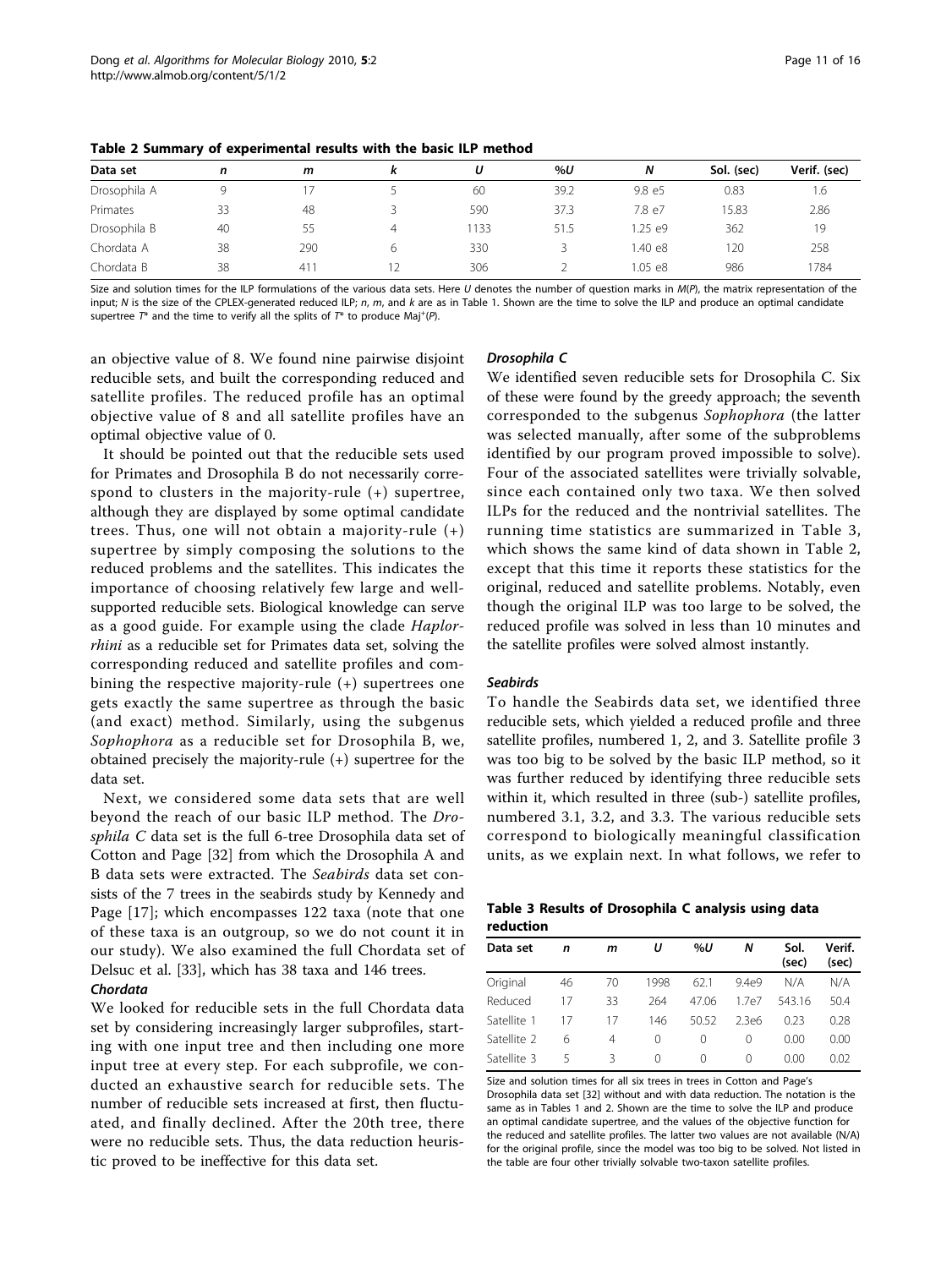the 7 input trees of Kennedy and Page's seabirds data set by the same letters A-G that those authors used in [[17\]](#page-14-0).

Satellite 1 comprises the family Spheniscidae (Penguins, 10 taxa), which agrees with widely-accepted classifications for seabirds [\[34](#page-14-0)]. Members of this family appear in input trees E, F, and G of [[17](#page-14-0)], and clearly form clusters of their own. Satellites 2 and 3 correspond to Diomedeinae (Albatrosses, 22 taxa), and Procellariinae (gadfly petrels, shearwaters, fulmars and diving petrels, 73 taxa). This agrees with the Sibley-Ahlquist classification [[35\]](#page-14-0) (represented by tree G). The resulting reduced profile has 19 taxa (16 original taxa and three supertaxa).

Satellite 3 (Procellariinae) has three subsatellites. Satellite profile 3.1 comprises the genus Pterodroma (30 taxa). Satellite 3.2 is for genus Pelecanoides (four taxa). Satellite 3.2 is a combination of Puffinus and Calonectris (10 taxa), which is supported by [[36\]](#page-14-0) (tree E). With these three sub-satellites, the reduced Procellariinae profile has 23 taxa (20 original taxa and three supertaxa).

Table 4 summarizes the results on the Seabirds data set. The majority-rule (+) supertree is shown in Figure [2,](#page-12-0) along with the MRP strict consensus tree of [[32\]](#page-14-0). While the original problem was too big for CPLEX to solve on our machine, the reduced model was solved in 6.5 seconds. Most subproblems were solved and verified in a negligible amount of time. A notable exception was the reduced version of satellite 3, which required almost a minute to solve and nearly one hour and 45 minutes to verify.

# Discussion

Our results using the basic ILP formulation compare well with the published ones. For Drosophila A we obtained exactly the same tree reported in [\[14](#page-14-0)]. For Primates, the output is exactly the same as [[5](#page-14-0)], which was produced by PhySIC method. The coincidence with PhySIC is noteworthy, since this supertree is less controversial than the MRP, Mincut, and  $PhysIC<sub>PC</sub>$ supertrees reported in [[5\]](#page-14-0). The reason for the coincidence may lie in the fact that, while heuristic, PhySIC requires that all topological information contained in the supertree be present in an input tree or collectively implied by the input trees, which bears some similarity with properties  $(CW1)-(CW4)$  of majority  $(+)$ supertrees.

For Drosphila B, Cotton and Page [[32](#page-14-0)] show four supertrees: strict consensus of gene tree parsimony (GTP), Adams consensus of GTP, strict consensus of MRP, Adams consensus of MRP. Among the 10 clusters found by our ILP, two are in all four of these supertrees, three are found in the Adams consensus of GTP and Adams consensus of MRP, one is in the strict and Adams consensus of GTP, and one is found in the strict and Adams consensus of MRP. Thus, with only four input trees we were able to generate a tree that is quite similar to the published results. For Chordata A, the 12 splits found matched published results [[33\]](#page-14-0) exactly. For Chordata B, the 14 splits found matched [\[33](#page-14-0)].

We have not mapped out the precise boundary within which it is feasible to use the basic ILP method. However, it appears that it may not extend much beyond the dimensions of the problems listed in Table [2.](#page-10-0) For example, Drosophila B contains four out of 6 of the trees studied in [[32\]](#page-14-0). Adding a fifth tree to the data set yields a problem that could not be solved by the basic ILP method. A major factor here is that the size of our ILP grows as the square of the total number of splits in all trees, and the solution time is exponential in the worst case. Incorporating a new tree to Drosophila B could easily add enough splits to the problem to put it well beyond the reach of our technique. We should add that model size does not appear to be the sole factor that makes instances hard — sparsity also seems to play a role.

## Drosophila C

The majority-rule (+) supertree for Drosphila C constructed by our method (available upon request) has 15

|  |  |  | Table 4 Results of Seabirds analysis using data reduction |
|--|--|--|-----------------------------------------------------------|
|  |  |  |                                                           |

| Data set              | n   | m   | U     | %U       | N       | Sol. (sec) | Verif. (sec) |
|-----------------------|-----|-----|-------|----------|---------|------------|--------------|
| Original              | 121 | 188 | 12620 | 55.4     | 2.63e12 | N/A        | N/A          |
| Reduced               | 19  | 24  | 188   | 41.2     | 7.1e6   | 6.51       | 156.2        |
| Sat. 1                | 10  | 8   | 42    | 52.5     | 1.1e5   | 0.05       | 0.07         |
| Sat. 2                | 22  | 29  | 129   | 20.2     | 1.2e6   | 0.09       | 1.06         |
| Satellite 3 (reduced) | 23  | 39  | 370   | 41.3     | 5.1e7   | 52.3       | 6110         |
| Subsatellite 3.1      | 30  | 42  | 196   | 15.6     | 6.8e5   | 0.06       | 0.04         |
| Subsatellite 3.2      | 4   |     | 0     | $\Omega$ | 0       | 0.00       | 0.00         |
| Subsatellite 3.3      | 19  | 20  | 13    | 29.7     | 9.5e5   | 0.17       | 0.06         |

Size and solution times for all seven trees in Kennedy and Page's seabirds data set [\[17](#page-14-0)] without and with data reduction. The notation is the same as in Table 3. The solution and verification times for the original profile are not available (N/A), since the model was too big to be solved.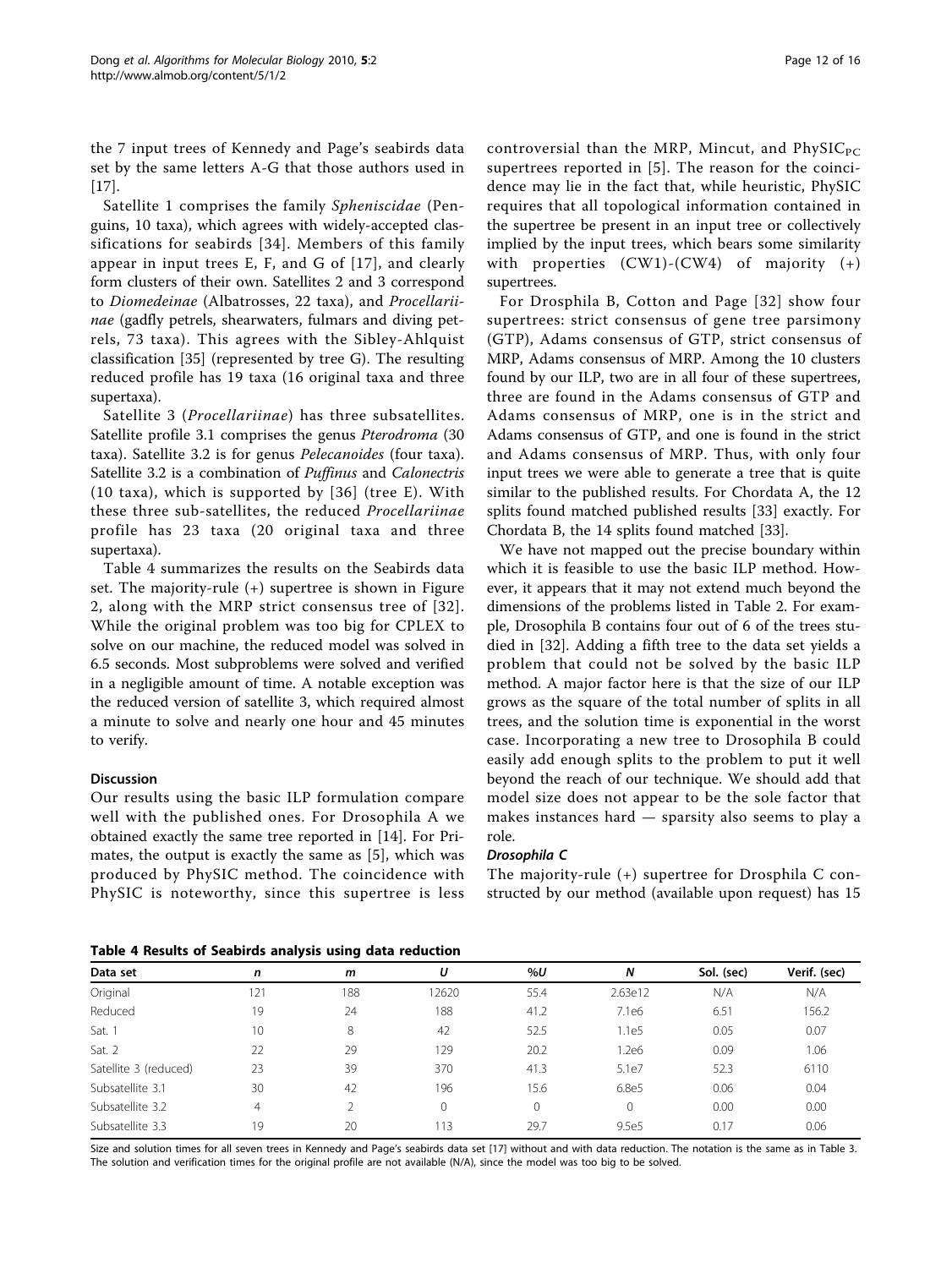Figure 2 Comparing the MRP strict consensus with the majority-rule (+) supertree. Left: The strict consensus of the most parsimonious trees obtained by Kennedy and Page for their seabirds data set [[17](#page-14-0)]. Right: The majority-rule (+) supertree obtained by using the data reduction heuristic; the reducible sets used to construct it are indicated by heavy lines. Clusters that appear in one tree but not the other are numbered; the differences are explained in the text.

<span id="page-12-0"></span> $\begin{array}{c} {\it MRP}~outgroups \\ {\it Puffinus~polifinus} \\ {\it Puffinus~polousvaling} \\ {\it Puffinus~nauretanic} \\ {\it Puffinus~asimillis} \\ {\it Uffinus~asivillas} \\ {\it Puffinus~auxitular} \\ {\it Puffinus~auxitatis} \\ {\it Puffinus~naivitatis} \\ {\it Puffinus~naivitatis} \\ {\it Puffinus~aivitatis} \\ \end{array}$  $\overline{\phantom{a}}$  $\overline{a}$  $\overline{+}$  $\overline{\phantom{a}}$ Calonectris leucomela nonecus reacomere<br>Puffinus pacificus<br>Puffinus bulleri<br>Puffinus tenuirostris  $\overline{\phantom{a}}$ 七  $\mathbf{a}$ └⋲  $\overline{\phantom{a}}$  $\overline{\phantom{a}}$ 乇 ᅶ 6 ┌ C J. ٦ C  $\overline{\phantom{a}}$ k renorana amminoniana<br>Peterdroma estecna<br>Peterdroma phaeopygia<br>Peterodroma anavichensis<br>Peterodroma anavichensis<br>Peterodroma inexpectation<br>Peterodroma inexpectation<br>Peterodroma materia<br>Peterodroma nasitation<br>Peterodroma ine ero<br>Pte<br>Pte  $\overline{\mathbb{B}}$ ⊐ €  $12$ Pterodroma hasitata<br>
Perodroma incerta<br>
Perodroma magneta<br>
Perodroma magneta<br>
Perodroma magneta<br>
Perodroma magneta<br>
Perodroma magneta<br>
Perodroma solanina<br>
Perodroma lompicalità<br>
Perodroma lompicalità<br>
Perodroma lompicalità Ċ  $\Box$ Ċ  $\overline{\phantom{a}}$  $\overline{+}$ ℸ Ċ Ċ ┑  $\overline{+}$ ┑  $\frac{14}{13}$ Ч⊂ ┑  $\overline{\phantom{a}}$ ┑  $T<sub>b</sub>$  $\overline{a}$ ┑ *Inaissarche chiorornynci<br>Thalassarche bassi<br>Phoebetria fusca<br>Phoebetria palpebrata<br>Oceanodroma leucorho* C ٦ Conservation and pucching<br>Conservation and pucching<br>Conservation and pucching<br>Conservation and pucching<br>Conservation and purposed the purposed conservation<br>Conservation and purposed conservation and purposed conservation<br>C Ceanodorna horning<br>Carolica ancelis ancelis and Carolica<br>Fegetta trapica<br>Fregetta trapica<br>Ceanites oceanites<br>Ceanites oceanites<br>Ceanites oceanites<br>Addenoidy as a state of the Eudyptes chryscology<br>Pygoscolis antipodes<br>Pygos C E

Majority-rule (+)

MRP strict consensus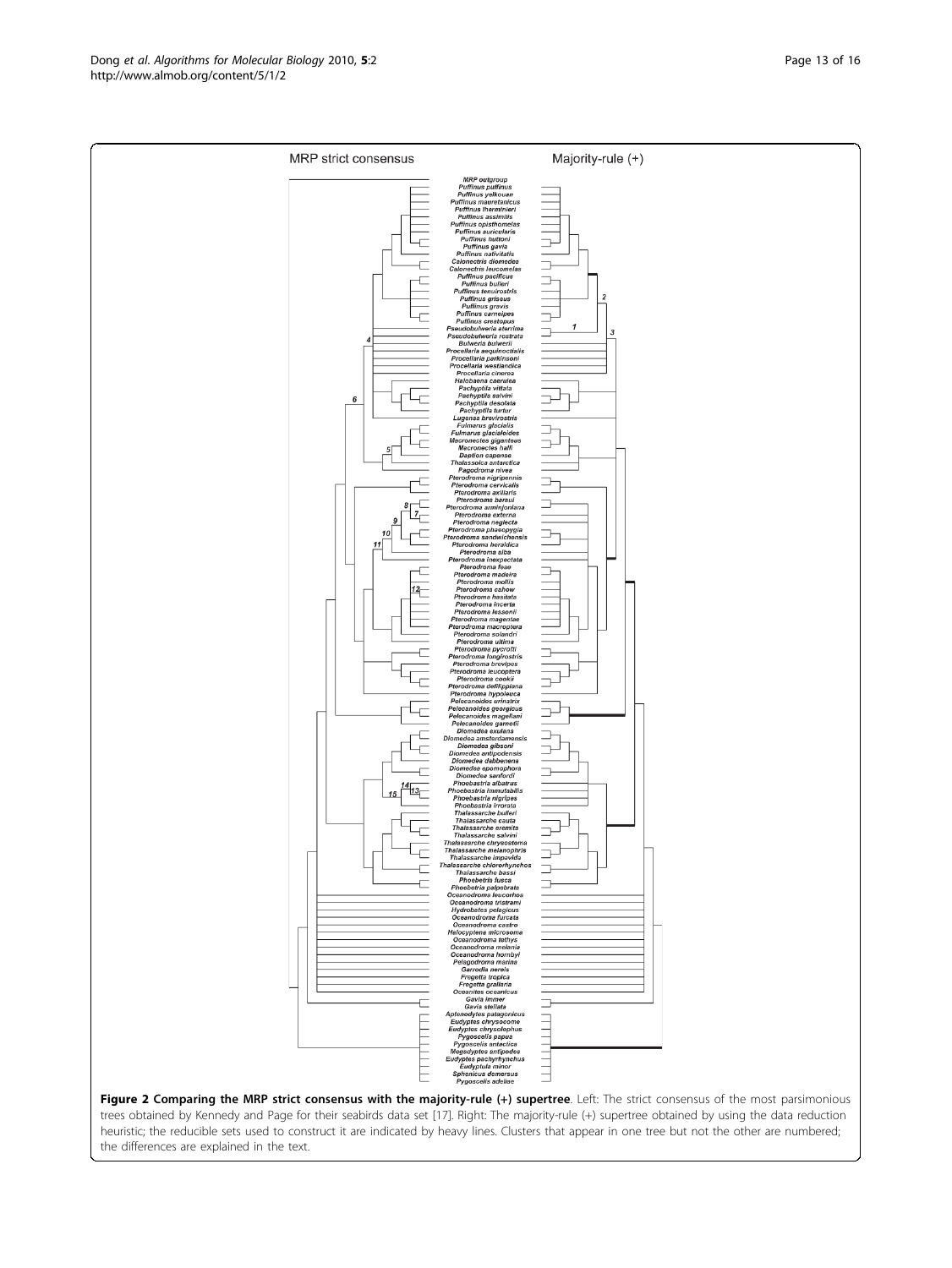nontrivial clusters, while the MRP strict consensus tree of Cotton and Page [[32\]](#page-14-0) has 11. Of these only three appear in both trees. This rather surprising result motivated us to try to assess how well the input trees are represented by the supertree. To this end, we relied on the notions of support and conflict, along the lines proposed by Wilkinson et al. [[37\]](#page-15-0).

Let t be an input tree for a profile  $P$ ,  $T$  be a supertree for P, and S be a non-trivial cluster in  $T$  (i.e., S does not contain the root of T and  $S((\mathcal{L}(P)\backslash S) \in Spl(T))$ . Let  $S' =$ S  $\cap$   $\mathcal{L}(t)$ . We say that tree t supports S if S' is a non-trivial cluster in  $t$ . Tree  $t$  is in conflict with  $S$  if  $S'$  is incompatible with t; i.e., there is no tree t' with  $\mathcal{L}(t') = \mathcal{L}(t)$ such that Spl(t) ∪  $\{S' | (\mathcal{L}(t) \setminus S') \}$  ⊆ Spl<sub>0</sub>(t'). If t neither supports nor is in conflict with  $S$ , we say that  $t$  is *irrele*vant to S.

Theorem 1 hints that each cluster S in the majorityrule (+) supertree should have more input trees supporting it than contradicting it, even when most trees are irrelevant to S. This indeed holds for the Drosophila C majority-rule (+) supertree: Every one of its non-trivial clusters is supported by at least one input tree and does not conflict with any input tree. In contrast, of the five clusters in the MRP strict consensus supertree for which support outweighs conflict, only three have no conflict with any input tree. Of the remaining clusters, three have the same amount of conflict as support, and for three others the amount of support is outweighed by the amount of conflict. In fact, among the latter, there is a cluster that is in conflict with five out of six of the input trees; the remaining tree is irrelevant to that cluster. We refrain from claiming the superiority of one supertree over the other, since the biological relevance of both trees needs to be studied in more detail.

## Seabirds

Figure [2](#page-12-0) compares the majority-rule (+) supertree for the seabirds data set, constructed using the data reduction heuristic, with the MRP strict consensus supertree that Kennedy and Page presented for the same data set [[17\]](#page-14-0). The latter is the strict consensus of 10,000 equally parsimonious trees obtained using MRP. There are 66 nontrivial clusters in the majority-rule (+) supertree, compared with 75 nontrivial clusters in the MRP strict consensus tree (ignoring the outgroup). Among these clusters, 63 are present in both trees (95% of 66 and 84% of 75). The reducible sets used to construct the majority-rule (+) supertree are indicated by heavy lines. Note that these sets are also clusters in the MRP supertree.

Three clusters, numbered 1-3 in Figure [2](#page-12-0), are in the majority-rule (+) supertree but not in the MRP tree; 12 clusters, numbered 4-15 in Figure [2,](#page-12-0) appear in the MRP tree but not in the majority-rule (+) tree. For each of the seven input trees (labeled A-G in [\[17](#page-14-0)]) and each of

Table 5 Support and conflict for the Seabirds data set

| Cluster<br><b>Input Tree</b> |   |   |   |   |              |              |   |
|------------------------------|---|---|---|---|--------------|--------------|---|
|                              | Α | B | C | D | E            | F            | G |
| 1                            | i | S | i | i | i            | i            |   |
| $\overline{2}$               | S | S | S |   | S            | S            | S |
| 3                            | S | S | S |   | $\mathsf{C}$ | S            | S |
| 4                            | S | S | S |   | S            | $\mathsf{C}$ | C |
| 5                            | i | S | S |   | S            | i            | C |
| 6                            |   | S | S |   | S            | C            | C |
| 7                            |   |   |   | S | $\mathsf{C}$ |              |   |
| 8                            |   |   |   | S | $\mathsf{C}$ |              |   |
| 9                            |   |   |   | S | $\mathsf{C}$ |              |   |
| 10                           |   |   |   | S | $\mathsf{C}$ |              |   |
| 11                           |   |   |   | C | S            |              |   |
| 12                           |   |   |   | S | $\subset$    |              |   |
| 13                           |   |   |   |   | S            |              | C |
| 14                           |   |   | S |   | S            |              | C |
| 15                           |   |   | S |   | S            |              | C |

For each of the 15 clusters that is present in only the majority-rule (+) supertree or only the MRP strict consensus supertree of the Seabirds data set, we indicate whether each of input trees A through G supports (s), is in conflict with (c), or is irrelevant to (i) the cluster. The numbering of the clusters follows Figure 2.

these 15 clusters, Table 5 indicates whether the tree supports, is in conflict with, or is irrelevant to the cluster. As Theorem 1 would lead us to expect, each of clusters 1-3 (from the majority-rule (+) tree) has more input trees supporting it than in conflict with it. Of the 12 clusters (4-15) that are present only in the MRP strict consensus tree, seven have as many trees in support as in conflict. The others have more support than conflict.

In general, it appears that MRP may have a bias toward preserving clusters that are present in trees that contain many members of the families represented in those clusters. This is noticeable for *Pterodroma*, where the disagreement between trees D and E is resolved in favor of the former five times to one, in clusters 7, 8, 9, 10, and 12 versus cluster 11. This may be related to the "size bias" that previous researchers have observed in MRP [[38\]](#page-15-0): Here, even though E is the larger tree (90 taxa versus 30), D has more taxa in the Pterodroma genus (30 versus 16). Majority-rule (+) trees seem not to have such a bias, because the expansion process used to construct representative selections tends to put all input trees, regardless of their size, on equal footing. These are, of course, only preliminary observations; this issue clearly deserves further analysis.

## Conclusions

Our results indicate that the majority-rule (+) method produces biologically reasonable phylogenies (i.e., phylogenies with no unsupported groups), and that the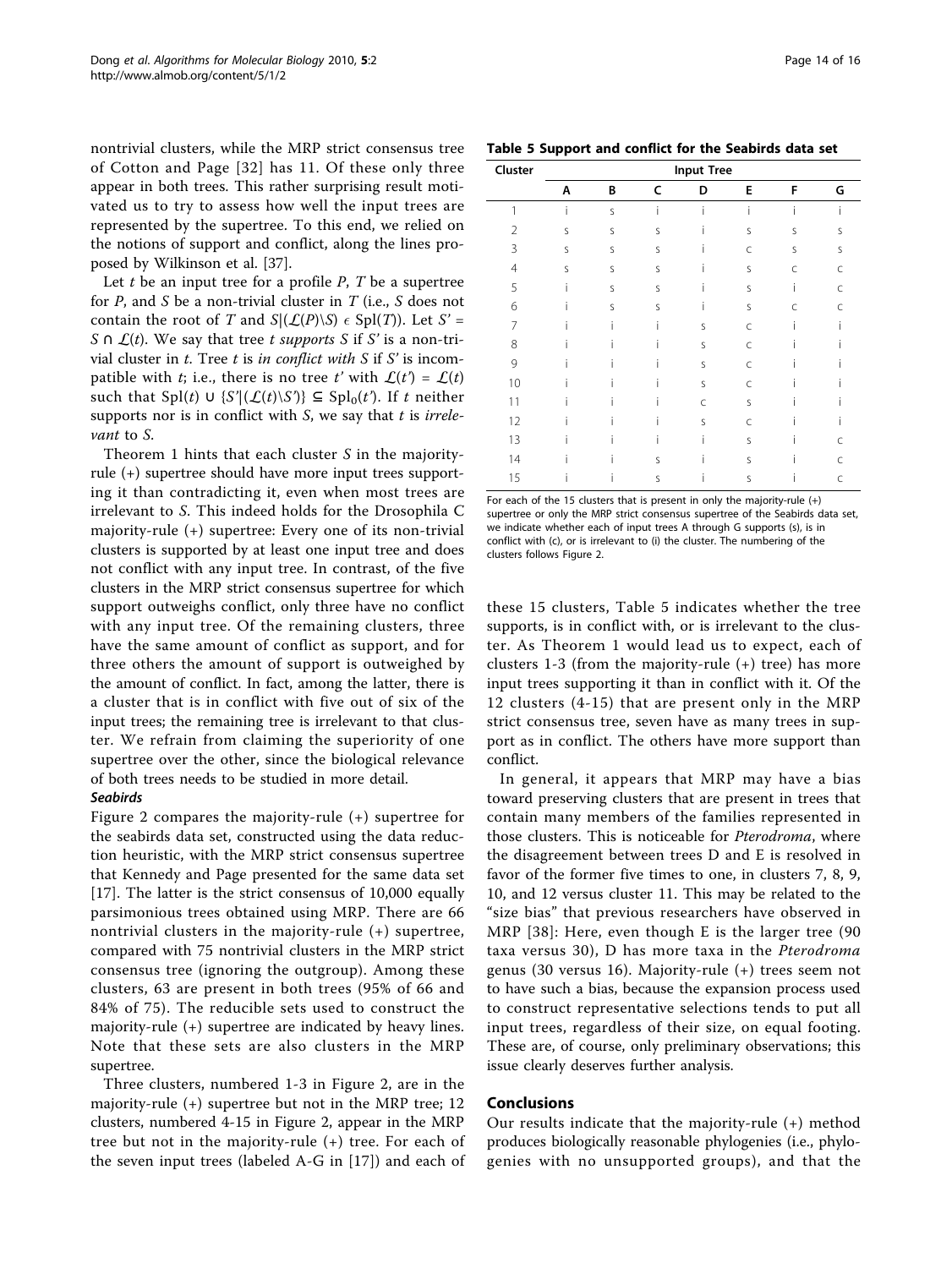<span id="page-14-0"></span>method is practical for medium-scale problems. Unfortunately, while polynomial, the size of our ILP is quadratic in the total number of splits in the input trees. This, together with the fact that solving the ILP takes exponential time in the worst case limits the range of applicability of the basic ILP formulation. It also explains in part why the addition of a single tree to a data set can convert a tractable problem into an intractable one. More extensive tests are needed to assess the limitations of the basic ILP approach accurately. In any event, our computational experience shows that the technique does handle some real, biologically significant, problems nicely. Moreover, our results suggest that the ILP approach, in combination with our data reduction heuristic is a promising way to tackle larger problems.

#### Acknowledgements

The authors benefited greatly from discussions with James Cotton, William HE Day, RC Powers, and Mark Wilkinson. We thank Frédéric Delsuc for providing us the data set from [33]. This work was supported in part by the National Science Foundation under grants DEB-0334832 and DEB-0829674.

#### Author details

<sup>1</sup>Department of Computer Science, Iowa State University, Ames, IA 50011, USA. <sup>2</sup>Department of Applied Mathematics, Illinois Institute of Technology, Chicago, IL 60616, USA.

#### Authors' contributions

JD developed the methods, programmed them, conducted the computational experiments, and wrote the first draft of the manuscript. DFB supervised the work of JD, and contributed to the method development, the experimental design, and to the writing of the manuscript. FRMcM contributed to the theoretical foundations of the method, especially to the formulation and proof of Theorem 1; he also contributed to the writing of the manuscript.

#### Competing interests

The authors declare that they have no competing interests.

#### Received: 11 August 2009

Accepted: 4 January 2010 Published: 4 January 2010

#### References

- 1. Gordon AD: Consensus supertrees: The synthesis of rooted trees containing overlapping sets of labelled leaves. Journal of Classification 1986, 9:335-348.
- 2. Bininda-Emonds ORP, Cardillo M, Jones KE, MacPhee RDE, Beck RMD, Grenyer R, Price SA, Vos RA, Gittleman JL, Purvis A: [The delayed rise of](http://www.ncbi.nlm.nih.gov/pubmed/17392779?dopt=Abstract) [present-day mammals.](http://www.ncbi.nlm.nih.gov/pubmed/17392779?dopt=Abstract) Nature 2007, 446:507-512.
- 3. Bininda-Emonds ORP, Ed: Phylogenetic Supertrees: Combining Information to Reveal the Tree of Life, Volume 4 of Series on Computational Biology Berlin: Springer 2004.
- 4. Wilkinson M, Cotton JA, Lapointe FJ, Pisani D: [Properties of supertree](http://www.ncbi.nlm.nih.gov/pubmed/17464887?dopt=Abstract) [methods in the consensus setting.](http://www.ncbi.nlm.nih.gov/pubmed/17464887?dopt=Abstract) Systematic Biology 2007, 56:330-337.
- Ranwez V, Berry V, Criscuolo A, Fabre PH, Guillemot S, Scornavacca C, Douzery EJP: [PhySIC: A veto supertree method with desirable properties.](http://www.ncbi.nlm.nih.gov/pubmed/17918032?dopt=Abstract) Systematic Biology 2007, 56(5):798-817.
- 6. Adams EN: Consensus techniques and the comparison of taxonomic trees. Systematic Zoology 1972, 21(4):390-397.
- 7. Bryant D: A classification of consensus methods for phylogenetics. Bioconsensus, Volume 61 of Discrete Mathematics and Theoretical Computer Science Providence, RI: American Mathematical SocietyJanowitz M, Lapointe FJ, McMorris F, B Mirkin B, Roberts F 2003, 163-185.
- Day W, McMorris F: Axiomatic Consensus Theory in Group Choice and Biomathematics Philadelphia, PA: SIAM Frontiers in Mathematics 2003.
- 9. Barthélemy JP, McMorris FR: The median procedure for n-trees. Journal of Classification 1986, 3:329-334.
- 10. Margush T, McMorris FR: Consensus n-trees. Bulletin of Mathematical Biology 1981, 43:239-244.
- 11. Amenta N, Clarke F, St John K: A linear-time majority tree algorithm. Proc. 3rd Workshop Algs. in Bioinformatics (WABI'03), Volume 2812 of Lecture Notes in Computer Science Springer-Verlag 2003, 216-226.
- 12. Pattengale ND, Gottlieb EJ, Moret BME: [Efficiently computing the Robinson-](http://www.ncbi.nlm.nih.gov/pubmed/17691890?dopt=Abstract)[Foulds metric.](http://www.ncbi.nlm.nih.gov/pubmed/17691890?dopt=Abstract) Journal of Computational Biology 2007, 14(6):724-735.
- 13. Robinson DF, Foulds LR: Comparison of phylogenetic trees. Mathematical Biosciences 1981, 53:131-147.
- 14. Cotton JA, Wilkinson M: [Majority-rule supertrees.](http://www.ncbi.nlm.nih.gov/pubmed/17558966?dopt=Abstract) Systematic Biology 2007, 56:445-452.
- 15. Goloboff PA, Pol D: Semi-strict supertrees. Cladistics 2005, 18(5):514-525.
- 16. Dong J, Fernández-Baca D: Properties of majority-rule supertrees. Systematic Biology 2009, 58(3):360-367.
- 17. Kennedy M, Page RDM: Seabird supertrees: combining partial estimates of procellariiform phylogeny. The Auk 2002, 119(1):88-108.
- 18. Baum BR: Combining trees as a way of combining data sets for phylogenetic inference, and the desirability of combining gene trees. Taxon 1992, 41:3-10.
- 19. Ragan MA: [Phylogenetic inference based on matrix representation of](http://www.ncbi.nlm.nih.gov/pubmed/1342924?dopt=Abstract) [trees.](http://www.ncbi.nlm.nih.gov/pubmed/1342924?dopt=Abstract) Molecular Phylogenetics and Evolution 1992, 1:53-58.
- 20. Swofford D: PAUP\*: Phylogenetic analysis using parsimony (\*and other methods). Sinauer Assoc., Sunderland, Massachusetts, U.S.A. Version 4.0 beta
- 21. Goloboff P: Minority rule supertrees? MRP, compatibility, and minimum flip may display the least frequent groups. Cladistics 2005, 21:282-294.
- 22. Pisani D, Wilkinson M: [MRP, taxonomic congruence and total evidence.](http://www.ncbi.nlm.nih.gov/pubmed/11943097?dopt=Abstract) Systematic Biology 2002, 51:151-155.
- 23. Brown DG, Harrower IM: Integer programming approaches to haplotype inference by pure parsimony. IEEE/ACM Trans Comput Biol Bioinformatics 2006, 3(2):141-154.
- 24. Gusfield D: Haplotype inference by pure parsimony. CPM, Volume 2676 of Lecture Notes in Computer Science SpringerBaeza-Yates RA, Chávez E, Crochemore M 2003, 144-155.
- 25. Gusfield D: The multi-state perfect phylogeny problem with missing and removable data: Solutions via integer-programming and chordal graph theory. RECOMB, Volume 5541 of Lecture Notes in Computer Science SpringerBatzoglou S 2009, 236-252.
- 26. Gusfield D, Frid Y, Brown D: Integer programming formulations and computations solving phylogenetic and population genetic problems with missing or genotypic data. COCOON, Volume 4598 of Lecture Notes in Computer Science SpringerLin G 2007, 51-64.
- 27. Sridhar S, Lam F, Blelloch GE, Ravi R, Schwartz R: Mixed integer linear programming for maximum-parsimony phylogeny inference. IEEE/ACM Trans Comput Biol Bioinformatics 2008, 5(3):323-331.
- 28. Semple C, Steel M: Phylogenetics Oxford Lecture Series in Mathematics, Oxford: Oxford University Press 2003.
- 29. Steel MA: The complexity of reconstructing trees from qualitative characters and subtrees. Journal of Classification 1992, 9:91-116.
- 30. Sierksma G: Linear and Integer Programming, Theory and Practice New York, NY: Marcel Dekker 1996.
- 31. Danna E, Fenelon M, Gu Z, Wunderling R: Generating multiple solutions for mixed integer programming problems. Integer Programming and Combinatorial Optimization, Volume 4513 of LNCS Berlin: Springer-VerlagFischetti M, Williamson DP 2007, 280-294.
- 32. Cotton JA, Page RDM: Tangled trees from molecular markers: reconciling conflict between phylogenies to build molecular supertrees. Phylogenetic Supertrees: Combining Information to Reveal the Tree of Life, Volume 4 of Series on Computational Biology Berlin: SpringerBininda-Emonds ORP 2004, 107-125.
- 33. Delsuc F, Brinkmann H, Chourrout D, Philippe H: [Tunicates and not](http://www.ncbi.nlm.nih.gov/pubmed/16495997?dopt=Abstract) [cephalochordates are the closest living relatives of vertebrates.](http://www.ncbi.nlm.nih.gov/pubmed/16495997?dopt=Abstract) Nature 2006, 439:965-968.
- 34. Brooke MdL: Seabird systematics and distribution: a review of current knowledge. Biology of Marine Birds Boca Raton, Florida: CRC pressSchreiber EA, Burger J 2002, 57-85.
- 35. Sibley CG, Ahlquist JE: Phylogeny and Classification of Birds: A Study in Molecular Evolution New Haven, Connecticut: Yale University Press 1990.
- 36. Nunn GB, Stanley SE: [Body size effects and rates of cytochrome b](http://www.ncbi.nlm.nih.gov/pubmed/9787440?dopt=Abstract) [evolution in tube-nosed seabirds.](http://www.ncbi.nlm.nih.gov/pubmed/9787440?dopt=Abstract) Molecular Biology and Evolution 1998, 15:1360-1371.